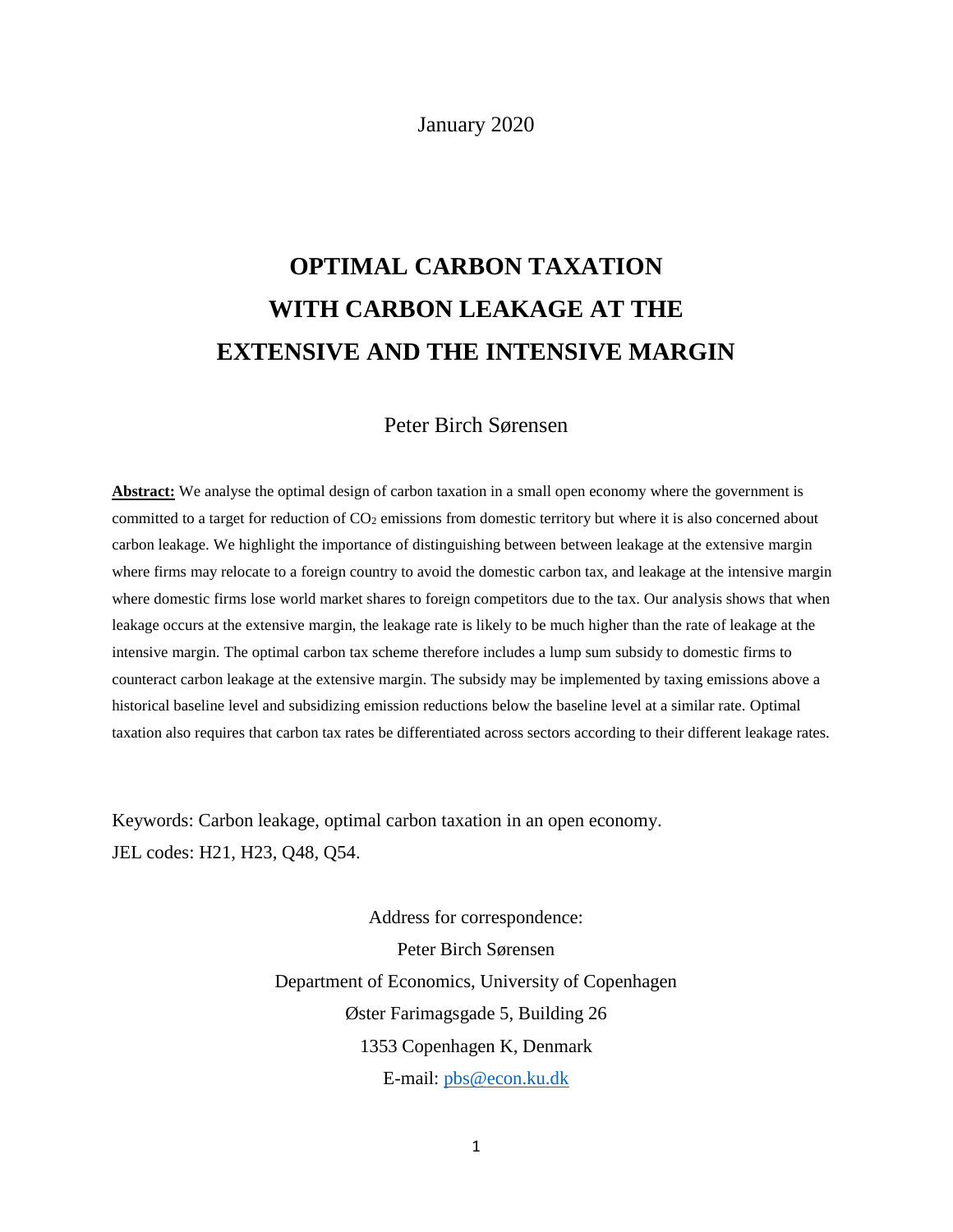# **OPTIMAL CARBON TAXATION WITH CARBON LEAKAGE AT THE EXTENSIVE AND THE INTENSIVE MARGIN**

Peter Birch Sørensen<sup>1</sup>

## *1. The problem*

 $\overline{\phantom{a}}$ 

Hoping to lead the world community by example, several European countries have adopted ambitious targets for greenhouse gas emission reductions that go well beyond their obligations towards the European Union. As Hoel (2012) and Greaker et al. (2019) explain, small countries may affect emission reduction programs in other countries in a number of ways, e.g., via demonstration effects and development of green technologies. However, a well-known problem facing frontrunners in climate policy is that domestic emissions may simply leak abroad to countries that have not yet committed themselves to binding targets for emission reductions. Although the rate of carbon leakage may be less than 100 percent, it can still nullify a large part of the global impact of the climate policy effort of frontrunner countries.

To prevent carbon leakage, several academics and policy makers have suggested that countries with ambitious climate policies could introduce a system of border tax adjustments, imposing a tax on the estimated carbon content of imported goods and offering a rebate for the domestic carbon tax on the production of exported goods. Under such a system, analyzed by Hoel (1996), Böhringer et al. (2012), and Fischer and Fox (2012), among others, the competitiveness of domestic vis á vis foreign producers could in principle be preserved, at least if the system does not trigger a trade war with the country's trading partners.

The idea of introducing some form of border carbon tax adjustment was recently revived in the "European Green Deal" proposed by the European Commission (2019). However, such a border adjustment would have to be based on an average carbon price agreed upon by EU member

<sup>1</sup> This paper grew out of discussions with Kristian Binderup, Jens Hauch, Peter Kjær Kruse-Andersen, Hans Jørgen Whitta-Jacobsen and several other colleagues at the University of Copenhagen and the Kraka think tank. I am grateful for inspiration from all of these colleagues without implicating them in any shortcomings of the paper.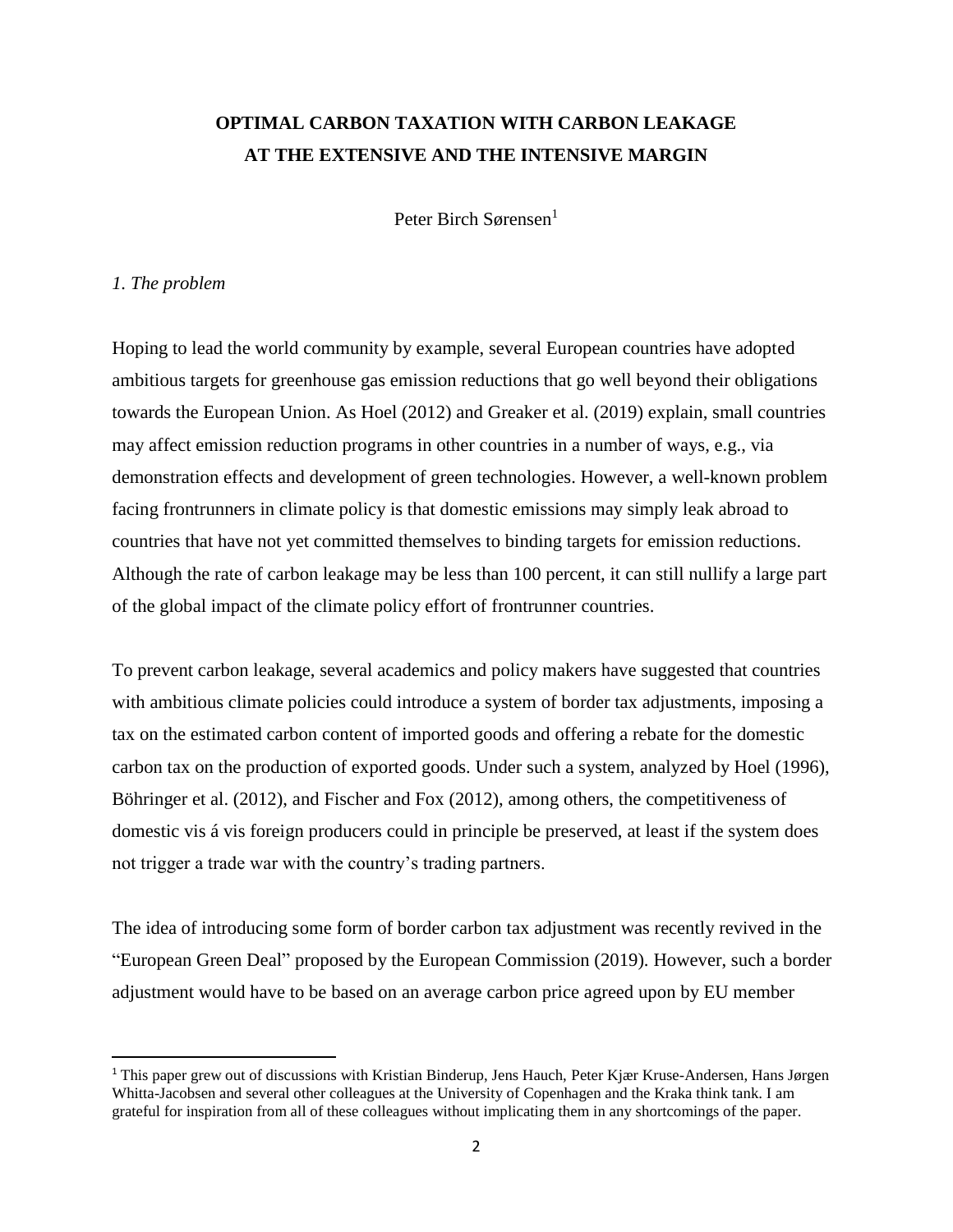states, so it would not be sufficient to prevent carbon leakage to non-EU countries from member states adopting a more ambitious climate policy than the average EU policy stance. Moreover, it remains to be seen whether member states can agree on a system of border carbon adjustment and whether such a system can be implemented without provoking a counterproductive retaliation from major EU trading partners.

Against this background, the present paper proposes an alternative (or complementary) carbon tax scheme that could prevent most of the potential carbon leakage from countries that want to inspire the rest of the world by moving ahead in climate policy. The tax scheme involves a carbon tax on emissions above a baseline level with a similar subsidy to reductions of emissions below the baseline. As shown in the next section, the system works like an ordinary carbon tax combined with a lump sum subsidy to mobile firms locating production within the domestic economy. With an appropriate choice of the baseline emission level, the scheme can prevent most of the carbon leakage that would otherwise occur through a relocation of firms to foreign countries.

To my knowledge, this paper is the first one to highlight the importance of distinguishing between carbon leakage at the intensive and the extensive margin when designing an optimal carbon tax scheme. At the intensive margin emissions leak abroad as domestic firms react to a cost-increasing domestic carbon tax by reducing their output, thereby losing world market shares to competing foreign firms. At the extensive margin emissions leak from the domestic to the foreign economy as firms relocate their production plants to foreign jurisdictions. The analysis below indicates that, when relocation occurs, the carbon leakage rate will be far greater than the leakage rate at the intensive margin and that the proposed carbon tax scheme reduces the welfare loss from leakage.

In line with the 2015 Paris Agreement according to which countries are responsible for greenhouse gas emissions from their own territory, my analysis assumes that the home country is committed to a binding target for reducing domestic emissions. The domestic social planner wishes to meet this target at a minimum welfare cost to the representative domestic citizen. This welfare cost includes a welfare loss from carbon leakage, reflecting that citizens do not only care

3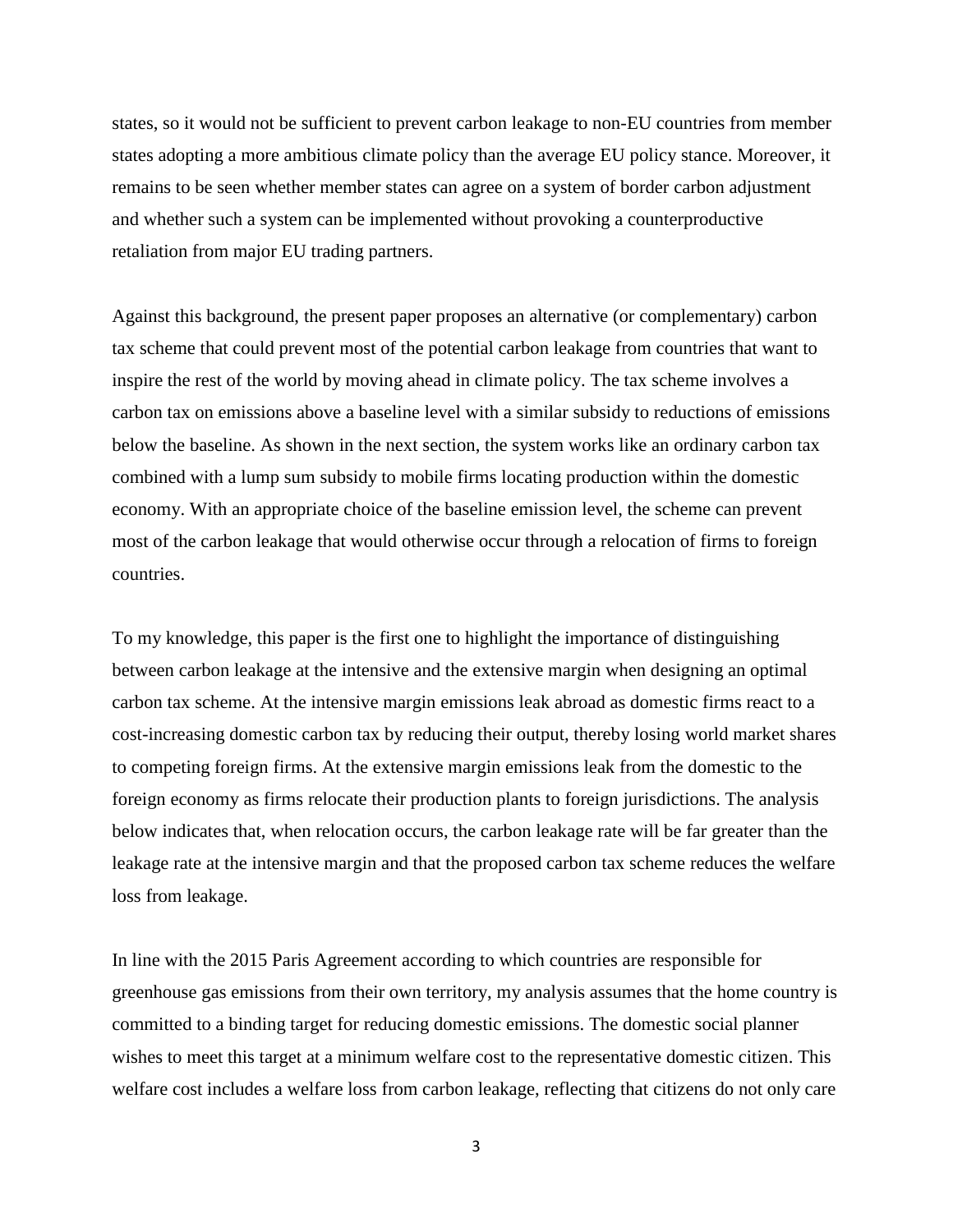about their country's formal international climate policy obligations, but also about the net impact of domestic policy on the global climate. One real-world example illustrating the relevance of this assumption is the recent Danish Climate Act which commits the Danish government to reducing domestic greenhouse gas emissions by 70 percent in 2030 relative to the 1990 emission level, but to do so in a way which ensures that "..Danish policy measures do not simply move all of the emissions beyond Danish borders", as stated in the preamble of the Act.

The paper derives formulas for the optimal values of the parameters of the carbon tax scheme sketched above, showing how the optimal national climate policy depends on key parameters such as the estimated rates of carbon leakage from the household sector and from the business sector at the extensive and the intensive margins. The paper complements the one by Kruse-Andersen and Sørensen (2019) who study optimal energy taxes and subsidies in a small economy exposed to carbon leakage where the government is committed to a target for the country's contribution to *global* emissions. Here I focus on a situation where the domestic government wishes to demonstrate to the rest of the world how to meet an ambitious target for reduction of *territorial* emissions, as required by the Paris Agreement, but where the government is also concerned about carbon leakage. Further, I show how the existence of carbon leakage at the extensive margin calls for a climate policy instrument targeted directly at influencing firms' location decisions.

The carbon tax scheme described here may be seen as an alternative to a system with border carbon adjustment (BCA), or as a complement (for ambitious frontrunner countries) to a possible future EU-wide BCA based on a minimum carbon price. As discussed by Böhringer et al. (2012) and Böhringer et al. (2017), there are other ways of counteracting carbon leakage such as industry exemptions from carbon regulation and output-based allocation of emission allowances, possibly combined with consumption taxes on emission-intensive trade-exposed goods. One attractive feature of the carbon tax scheme proposed here is that it is relatively simple and allows policy makers to address concerns about equity (across production sectors) as well as efficiency, as explained in the next section.

4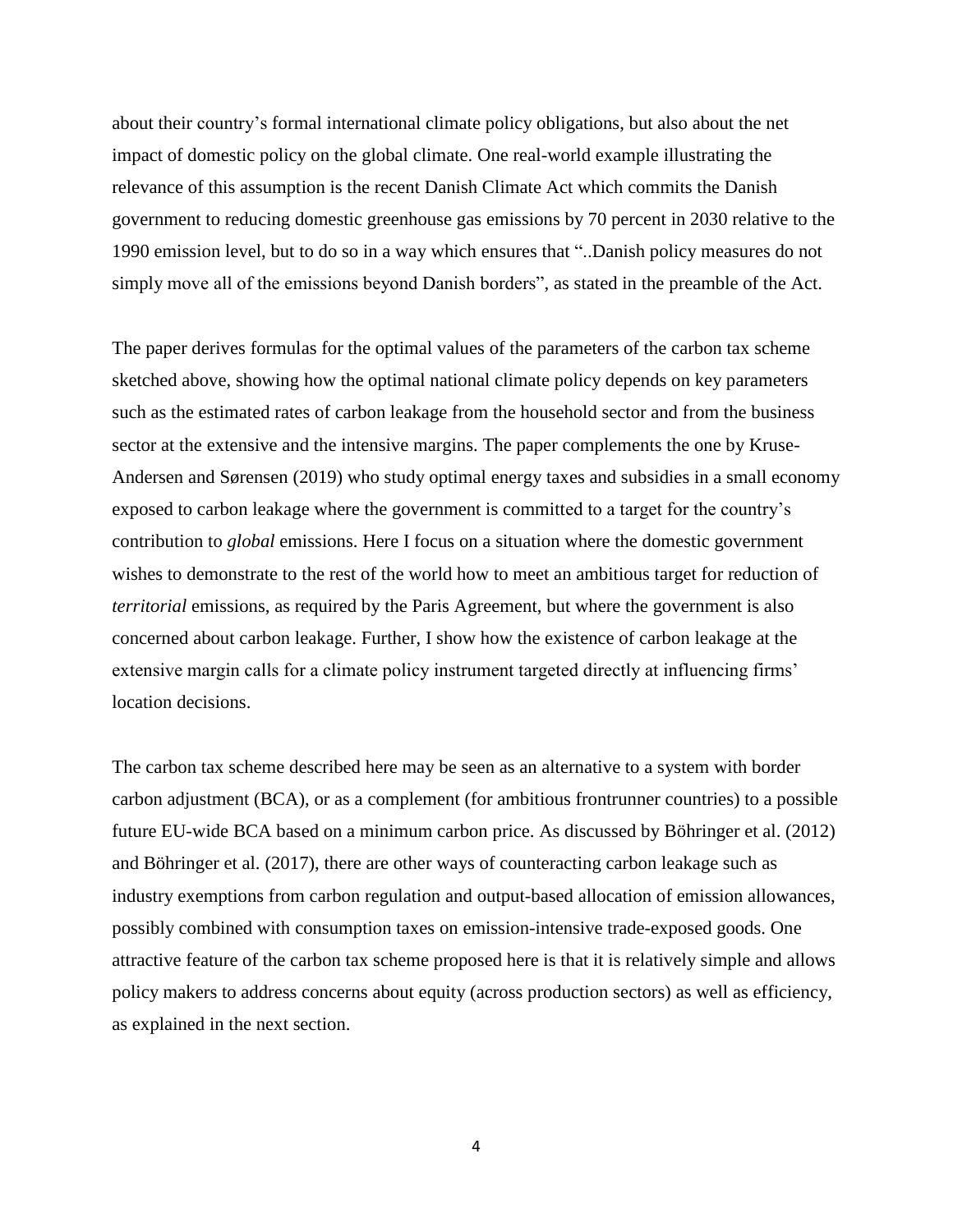The paper is organized as follows. Section 2 lays out the carbon tax scheme to be analyzed. Section 3 provides numerical examples based on a simple partial equilibrium model to illustrate the importance of distinguishing between carbon leakage at the extensive and the intensive margin. Section 4 sets up a simple general equilibrium model of a small open economy as a basis for analyzing the optimal design of carbon taxation in the presence of both types of leakage. Section 5 uses the model to derive formulas for the optimal carbon tax parameters and considers optimal taxation in some interesting benchmark cases. The final section 6 sums up my conclusions, and two technical appendices document some results reported in the main body of the paper.

#### *2. A carbon tax scheme addressing leakage*

Under the carbon tax scheme analyzed in this paper, a firm's carbon tax liability *B* would be given by the formula

$$
B = \tau_b \left( e - \overline{e} \right), \qquad \tau_b > 0, \quad \overline{e} > 0,
$$
 (1)

where  $\tau_b$  is the tax per unit of CO<sub>2</sub> emissions, *e* is the current emission level, and  $\bar{e}$  is a baseline emission level exogenous to the firm. According to (1) the net tax liability could be either positive or negative: if the firm reduces emissions below the baseline level, it receives a subsidy  $\tau_b$  for each unit of emission reduction below the baseline, so the firm faces a constant opportunity cost equal to  $\tau$ <sub>b</sub> per unit of carbon emitted regardless of its emission level.

The baseline emission level  $\bar{e}$  could be set as a fraction of the firm's average historical emissions (or on the basis of its average recorded fossil fuel use) over some previous period. This would automatically account for inherent differences in energy intensity across firms and would ensure that highly energy intensive firms and sectors would not have to bear a disproportionate part of the total tax burden, even though they would face the same carbon price  $\tau_b$  at the margin as all other firms. Choosing an appropriate rule for calculating the baseline emission level based on historical records allows the government to address concerns about equity across different production sectors without enabling firms to manipulate the basis for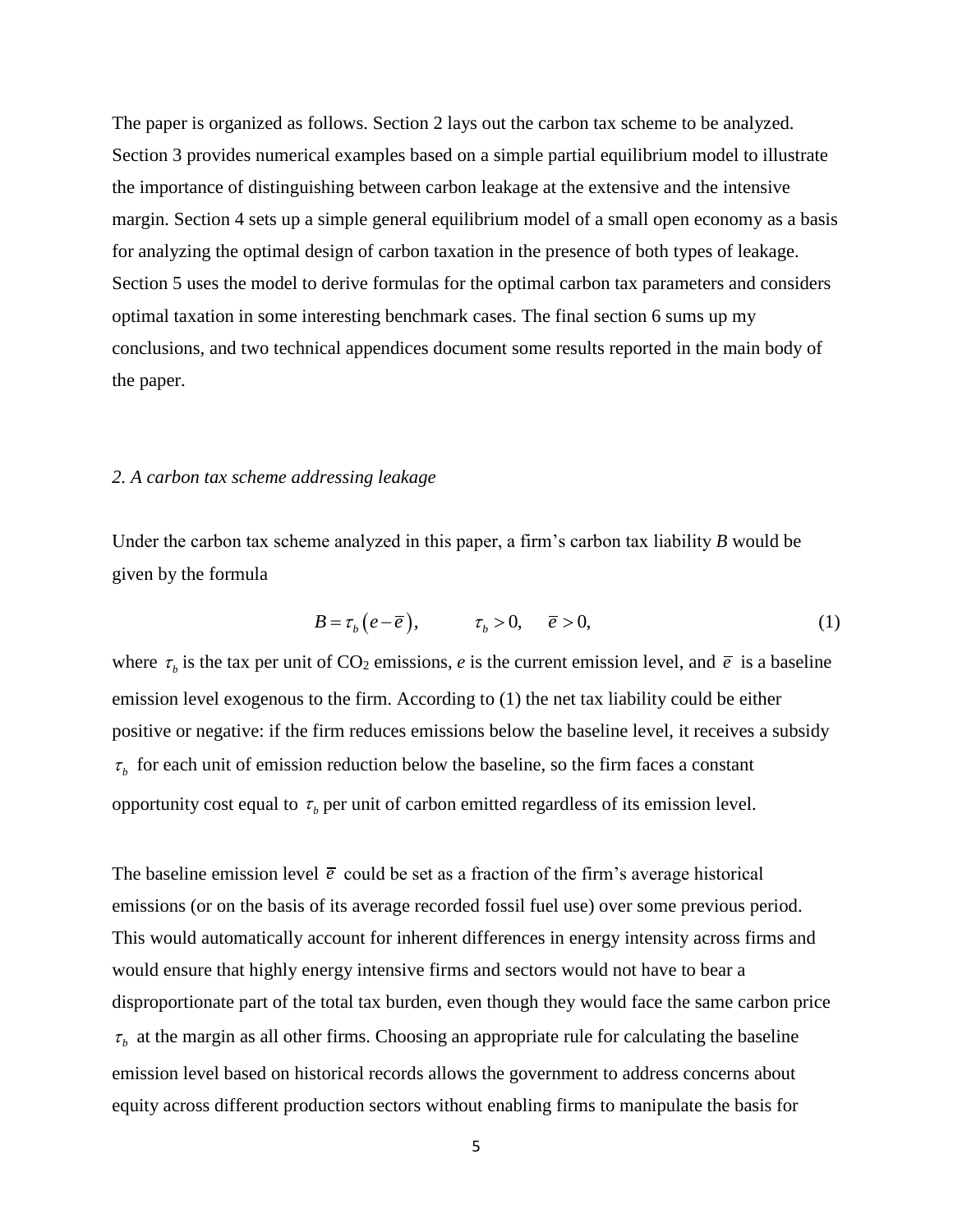setting the baseline level.<sup>2</sup> Since the carbon tax would gradually reduce the carbon intensity of production, the baseline emission level could be slowly reduced over time according to a fixed schedule; the important thing is that individual firms should not be able to influence their own baseline level.

The tax scheme (1) is obviously equivalent to a standard carbon tax combined with a lump sum subsidy, since (1) implies

$$
B = \tau_b e - T_b, \qquad T_b = \tau_b \overline{e}.
$$
 (2)

An internationally mobile firm can avoid the domestic carbon tax by relocating production to a foreign country, but then it would also lose the subsidy  $T_b = \tau_b \overline{e}$ . Thus the subsidy only has a lump sum character as long as the firm stays at home; essentially the baseline emission level provides a disincentive to relocate abroad and thus helps to prevent carbon leakage at the extensive margin. At the intensive margin leakage will still occur, since the carbon tax  $\tau<sub>b</sub>$  raises the marginal cost of domestic production, thereby hurting the international competitiveness of domestic firms. But as the next section will show, carbon leakage at the intensive margin is likely to be much smaller than the potential leakage at the extensive margin.

### *3. Carbon leakage at the extensive and the intensive margin: a partial equilibrium analysis*

To make this point I use a parsimonious model of a firm whose output *x* is given by the concave production function

$$
x = f(e),
$$
  $f' > 0,$   $f'' < 0,$  (3)

where *e* is the input of fossil fuel. We choose units such that the burning of one unit of fossil fuel generates one unit of  $CO_2$  emissions. The production function  $f(e)$  also includes an input factor which is fixed once the firm's location decision has been made, but which may be moved abroad

l

<sup>&</sup>lt;sup>2</sup> For new firms the baseline emission level could be set on the basis of some benchmark historical emission level for the industry concerned.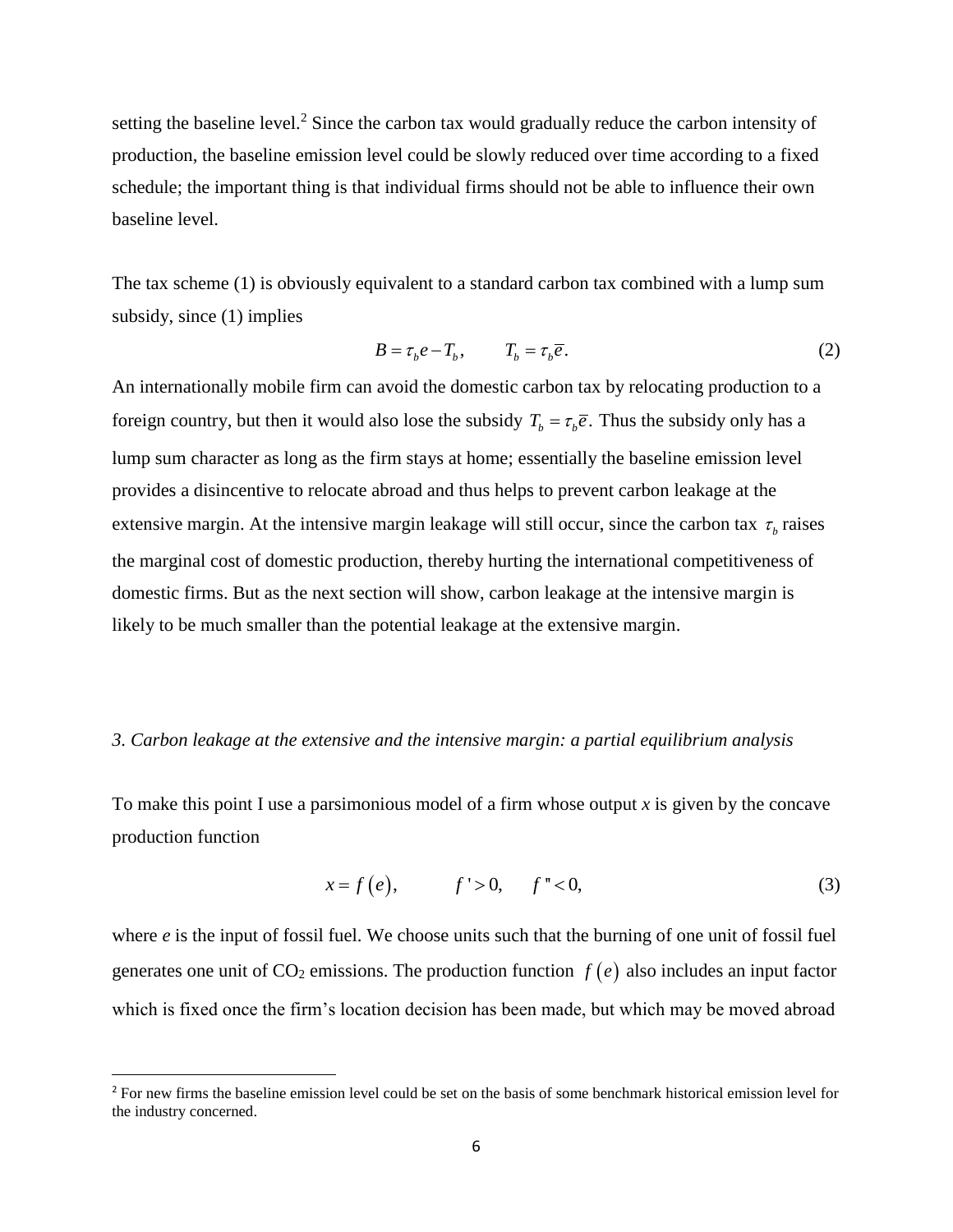by incurring a fixed relocation cost. The firm's output is traded internationally at the world market price *P* determined endogenously in the way described below, and fossil fuel is traded at the exogenous producer price *p*. If the firm locates at home, it will be subject to the carbon tax scheme (2), so the profit  $\pi$  accruing to the owner of the fixed factor will be

$$
\pi = Pf(e) - (p + \tau_b)e + T_b.
$$
\n(4)

Under perfect competition the firm's maximum attainable profit from domestic production is given by a profit function of the form

on of the form  
\n
$$
\pi = \pi (P, p + \tau_b) + T_b, \qquad \frac{\partial \pi}{\partial P} = f(e), \qquad \frac{\partial \pi}{\partial (p + \tau_b)} = -e,
$$
\n(5)

where *e* is the firm's demand for fossil fuel derived from the condition for profit maximization

$$
f'(e) = \frac{p + \tau_b}{P}.\tag{6}
$$

If the firm moves the fixed factor to a foreign location with no carbon tax, its maximum attainable profit from foreign production will be  $\pi(P, p) > \pi(P, p + \tau_b) + T_b$ , but it will then have to incur a firm-specific fixed relocation cost of *c* (measured in annuity terms). The firm will therefore prefer to stay at home as long as

$$
\pi(P, p) - \pi(P, p + \tau_b) - T_b \leq c. \tag{7}
$$

Condition (7) will play a key role in the general equilibrium analysis in sections 4 and 5. For the moment, we will investigate what difference it makes for global  $CO<sub>2</sub>$  emissions whether the firm moves abroad rather than staying at home. For the purpose of numerical analysis, suppose the production function (3) takes the form

$$
f(e) = Ae^{\beta}, \qquad 0 < \beta < 1,
$$
 (8)

where *A* is the fixed factor that may be moved abroad. With asterisks indicating activities occurring in a foreign location, we then obtain the following results from the condition for profit maximization: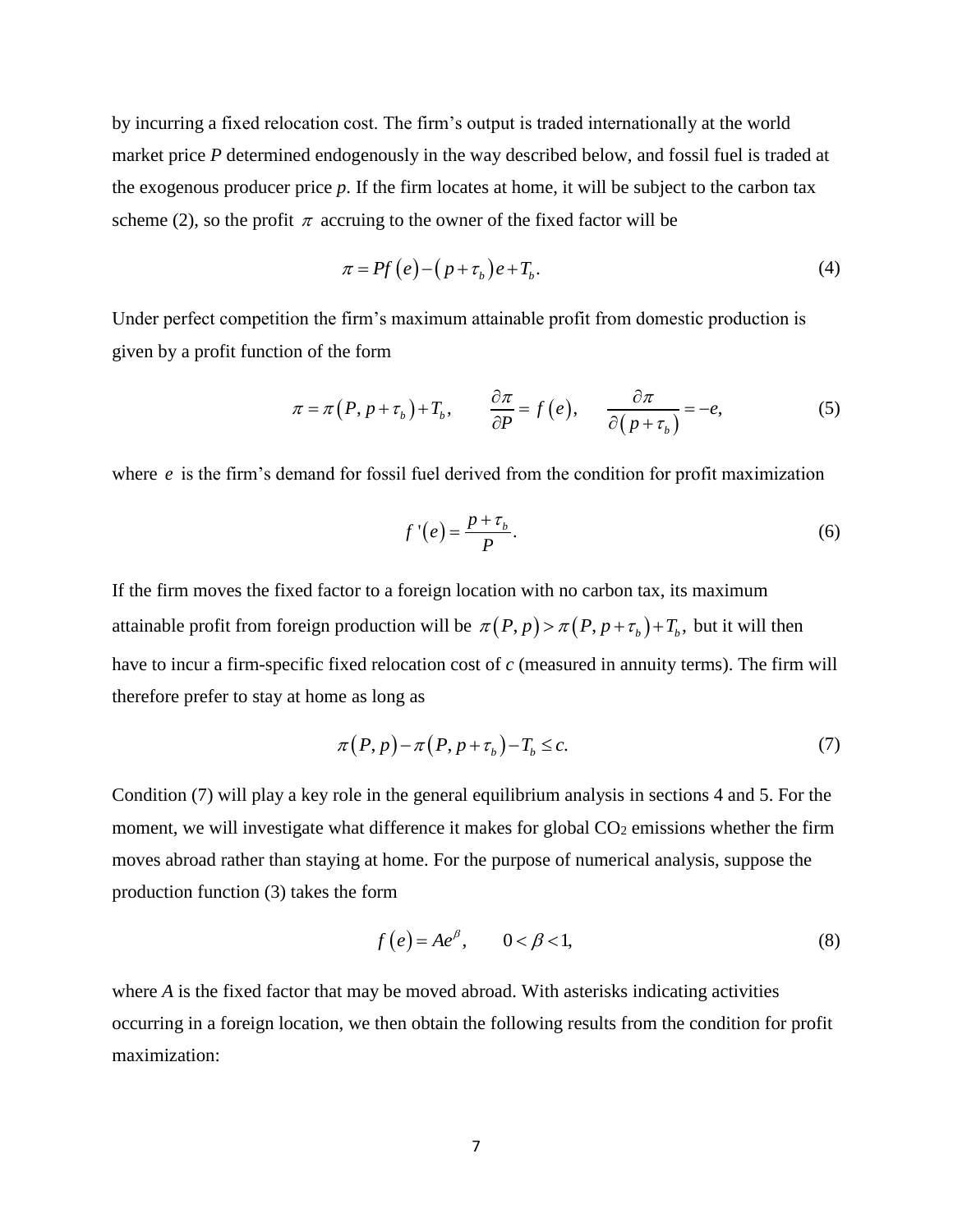Domestic location: 
$$
e = \left(\frac{P\beta A}{p + \tau_b}\right)^{\frac{1}{1-\beta}}, \qquad x = A^{\frac{1}{1-\beta}} \left(\frac{P\beta}{p + \tau_b}\right)^{\frac{\beta}{1-\beta}},
$$
 (9)

$$
\left(p + \tau_b\right) \qquad \left(p + \tau_b\right)
$$
  
Foreign location:  $e^* = \left(\frac{P\beta A}{p}\right)^{\frac{1}{1-\beta}}, \qquad x^* = A^{\frac{1}{1-\beta}} \left(\frac{P\beta}{p}\right)^{\frac{\beta}{1-\beta}}.$  (10)

Suppose the total world demand  $X<sup>d</sup>$  for the output of the industry considered is

$$
X^d = aP^{-\varepsilon}, \qquad a > 0, \qquad \varepsilon > 0,
$$
 (11)

where  $a$  is a constant scale factor, and  $\varepsilon$  is the constant numerical price elasticity of demand. Suppose further that the domestic firm faces a total of *n* foreign competitors in the international market, all using the same production technology as its own technology. The output and emissions of these foreign firms will then be given by (10) which also describes the output and emissions of the domestically owned firm in case it moves abroad. We now have the following conditions for market equilibrium depending on whether the domestically owned firm stays at home or relocates abroad:

$$
A broad:\nMarket equilibrium without relocation:  $x + nx^* = X^d$ , (12)
$$

Market equilibrium without relocation: 
$$
x + nx^* = X^d
$$
, (12)  
Market equilibrium with relocation:  $(1+n)x^* = X^d$ . (13)

The left-hand sides of (12) and (13) are the total world supply of the good considered, calculated from (9) and (10). Using (9) through (13), Appendix A derives the equilibrium output price *P*  and the resulting emissions from the domestic firm as well as total global emissions. Denoting global emissions by  $E^g$  and the ad valorem carbon tax rate by  $t$ , we obtain the following results in the two location scenarios: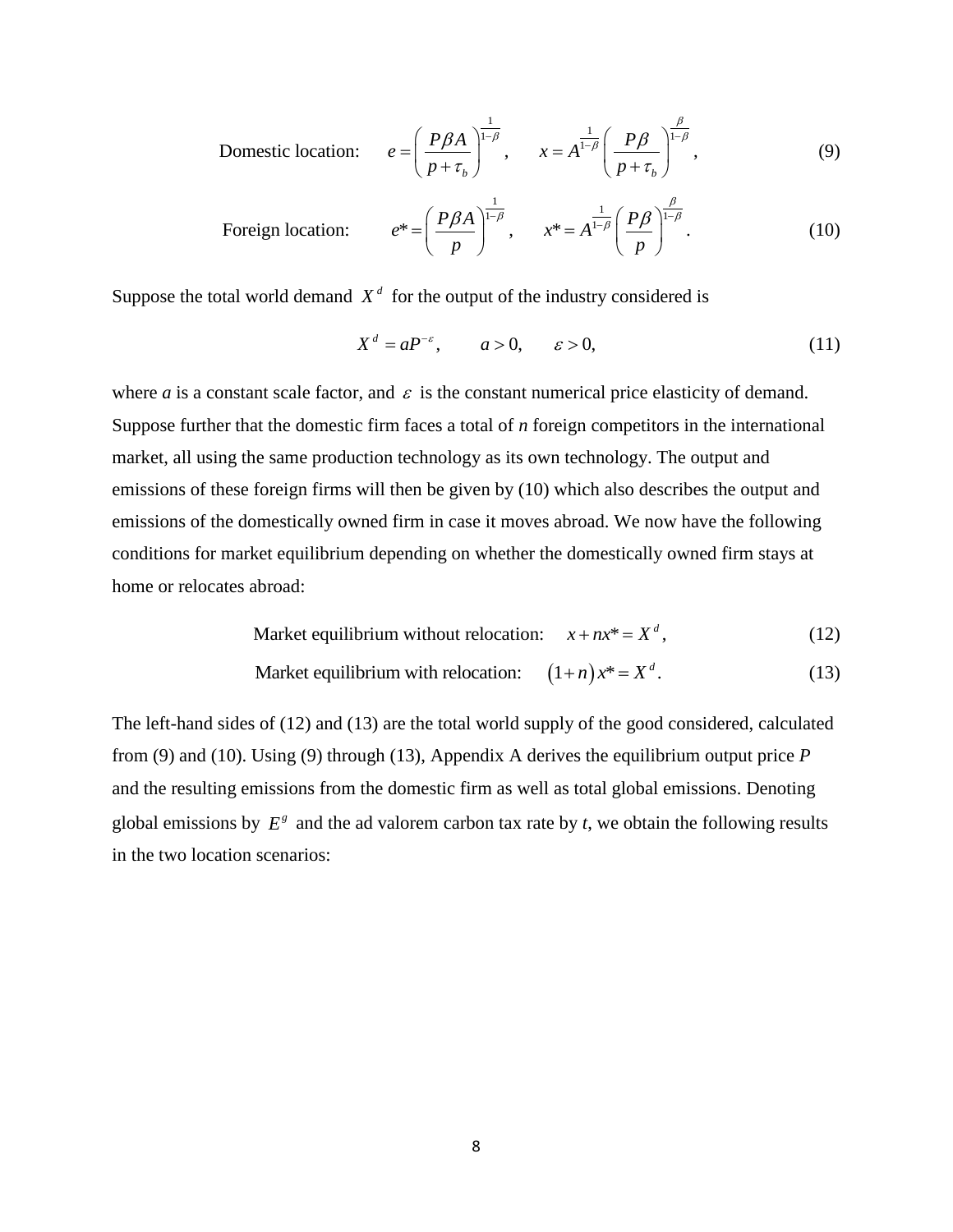Emissions without relocation:

Lipsistons without freedom.  
\n
$$
e = \left(\frac{1}{1+t}\right)^{\frac{1}{1-\beta}} \left\{\frac{a}{A} \left(\frac{\beta A}{p}\right)^{\varepsilon} \frac{1}{(1+t)^{\frac{-\beta}{1-\beta}}+n}\right\}^{\frac{1}{\varepsilon(1-\beta)+\beta}}, \qquad t \equiv \frac{\tau_b}{p}, \qquad (14)
$$

$$
E^{g} = \left\{\frac{\left(1+t\right)^{\frac{-1}{1-\beta}} + n}{\left[\left(1+t\right)^{\frac{-\beta}{1-\beta}} + n\right]^{\frac{1}{\varepsilon(1-\beta)+\beta}}}\right\} \left\{\frac{a}{A} \left(\frac{\beta A}{p}\right)^{\varepsilon} \right\}^{\frac{1}{\varepsilon(1-\beta)+\beta}},\tag{15}
$$

Emissions with relocation (= initial emissions)

$$
e = e^* = \left\{ \frac{a}{A} \left( \frac{\beta A}{p} \right)^{\varepsilon} \frac{1}{1+n} \right\}^{\frac{1}{\varepsilon(1-\beta)+\beta}}, \tag{16}
$$

$$
E^g = \left(1+n\right)^{\frac{(\varepsilon-1)\left(1-\beta\right)}{\varepsilon\left(1-\beta\right)+\beta}} \left\{\frac{a}{A} \left(\frac{\beta A}{p}\right)^{\varepsilon}\right\}^{\frac{1}{\varepsilon\left(1-\beta\right)+\beta}}.\tag{17}
$$

Note that when the domestic firm moves all of its activity abroad, its own emissions as well as global emissions are the same as before the domestic carbon tax scheme is introduced, since the firm uses the same technology and faces the same energy price as before, leaving total world supply of the final good (and hence its equilibrium price) unchanged. Thus the rate of carbon leakage at the extensive margin is exactly 100 percent, as the emissions from foreign territory increase by the same amount as the fall in domestic emissions.

When the lump sum subsidy  $T_b$  is sufficient to motivate the firm to stay at home, the fall in its emissions caused by the introduction of the carbon tax may be found by subtracting (14) from (16), and the fall in global emissions induced by the tax can be derived by subtracting (15) from (17). Since the tax causes the domestic firm to reduce its output, the equilibrium output price increases, inducing foreign firms to increase their output and emissions. In this way some of the previous domestic emissions will leak abroad as foreign firms increase their market share at the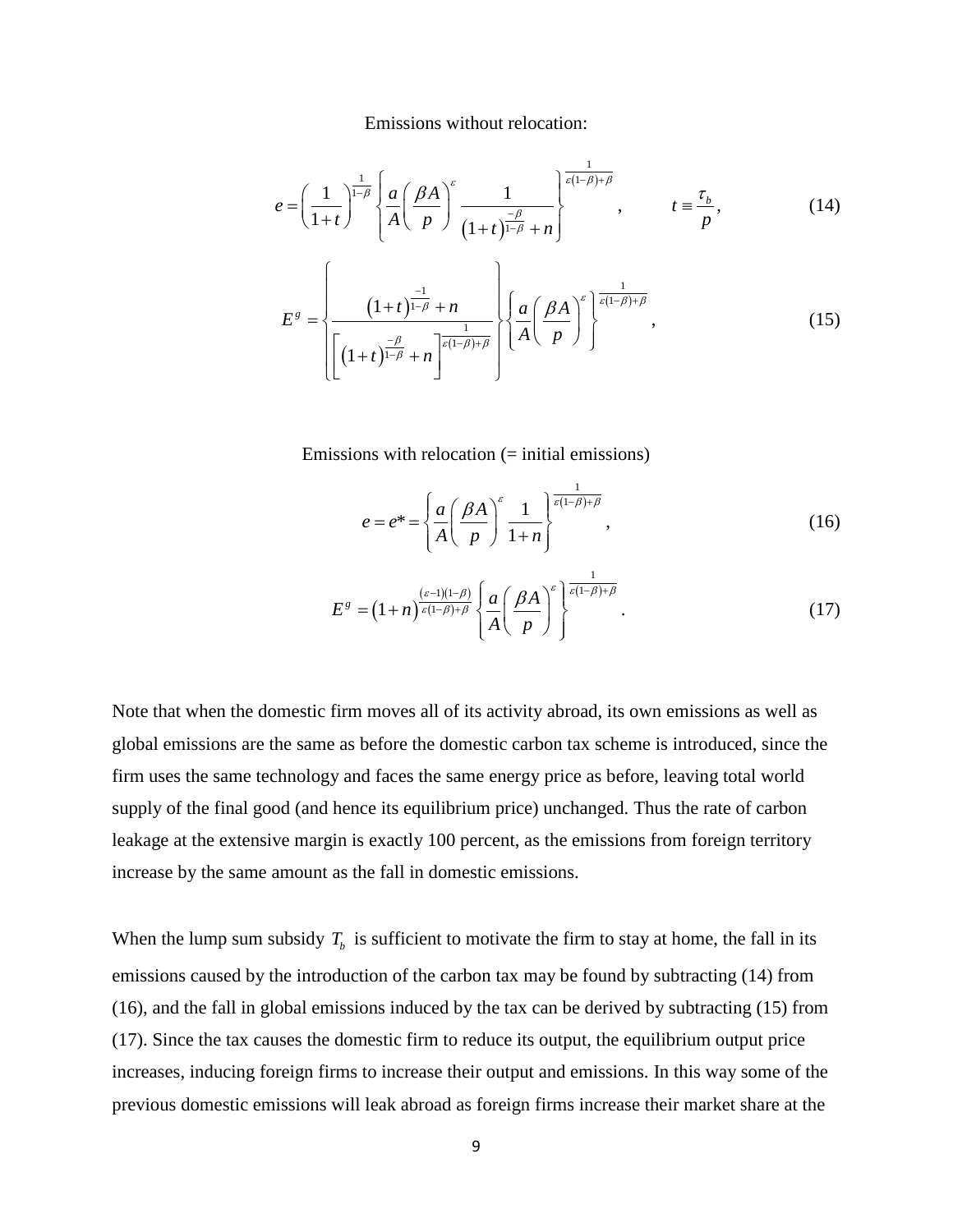expense of the domestic firm. The rate of this carbon leakage via the intensive margin is given by the formula

Fall in global emissions Rate of carbon leakage = 1 , . Fall in domestic emissions (18)

In Table 1 I have used equations (14) through (18) to calculate the rate of carbon leakage at the intensive margin for alternative parameter values. The parameter  $\theta = 1/(1+n)$  is the world market share of the domestic firm in the initial equilibrium before the carbon tax is introduced. The domestic firm represents the entire domestic industry in the market considered, so even if individual competitive firms are very small relative to the world market, the domestic industry as a whole may have a non-negligible market share.

In all of the cases considered in Table 1, I assume that the government sets the carbon tax rate  $t = \tau_b / p$  so as to induce a 50 percent fall in domestic emissions from the industry considered, measured relative to the initial no-tax equilibrium. Depending on parameter values, this policy target will require slightly different tax rates, as indicated in the upper row of the table. The benchmark scenario in the first column assumes that the domestic industry has an initial world market share of 5 percent, that the numerical price elasticity of world demand for the final good is 1 (Cobb-Douglas preferences), and that the industry considered is fairly energy-intensive with the energy bill comprising 10 percent of the value of gross output.

|                           | Benchmark <sup>1</sup>   $\theta = 0.01$   $\theta = 0.1$   $\beta = 0.05$   $\beta = 0.2$   $\varepsilon = 0.5$   $\varepsilon = 5$ |       |       |       |       |       |       |
|---------------------------|--------------------------------------------------------------------------------------------------------------------------------------|-------|-------|-------|-------|-------|-------|
| Carbon tax rate $(t)^2$   | 0.872                                                                                                                                | 0.867 | 0.878 | 0.935 | 0.750 | 0.877 | 0.868 |
| Leakage rate $(1-\Omega)$ | 0.128                                                                                                                                | 0.133 | 0.123 | 0.065 | 0.250 | 0.234 | 0.028 |

Table 1. Rate of carbon leakage at the intensive margin.

1. Benchmark calibration:  $\theta = 0.05$ ,  $\beta = 0.1$ ,  $\varepsilon = 1$ .

2. In all scenarios the carbon tax rate is set so as to induce a 50 percent fall in domestic emissions.

Source: Own calculations based on equations (14) through (18).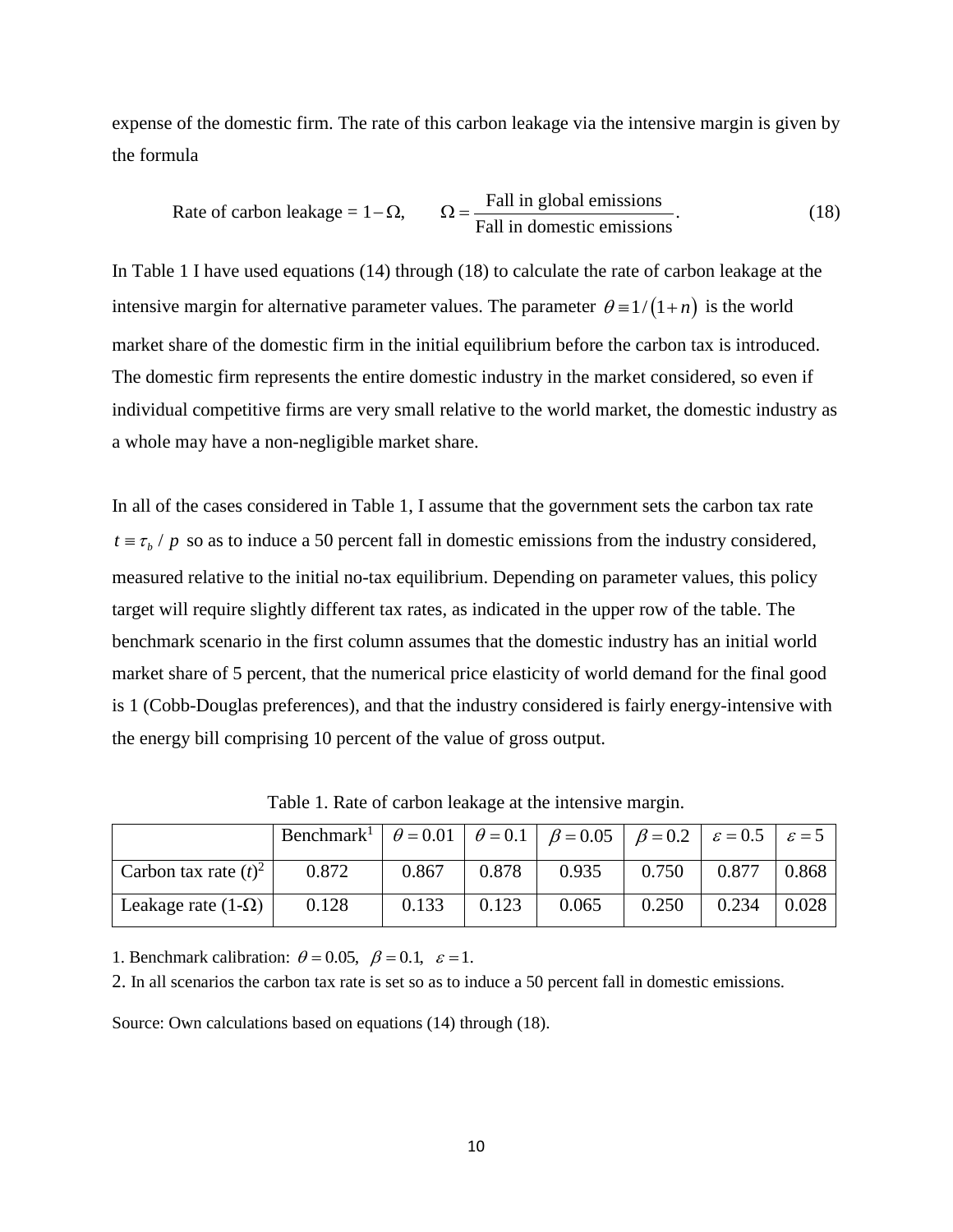Table 1 shows that the rate of carbon leakage at the intensive margin is not very sensitive to the size of the market share of domestic firms, but not surprisingly, the leakage rate increases significantly in case of a substantial increase in the energy intensity of production ( $\beta$ ). The leakage rate is also rather sensitive to the price elasticity of demand for the final good. When the price elasticity is low, the tax-induced fall in domestic supply to the world market requires a large price increase to clear the market which in turn induces a relatively large increase in output and emissions from foreign firms, thereby offsetting a significant part of the fall in domestic emissions. However, in all of the scenarios in Table 1 the leakage rate at the intensive margin is much lower than the 100 percent leakage occurring at the extensive margin if domestic firms relocate to foreign jurisdictions.

The estimated leakage rates in Table 1 are based on a partial equilibrium analysis. To capture the impact on leakage stemming from the interaction between different sectors, one would have to use a general equilibrium model of the entire world economy. However, it seems unlikely that a general equilibrium analysis would overturn the conclusion from the numerical analysis above that carbon leakage at the extensive margin, when it occurs, will typically be much larger than leakage at the intensive margin.<sup>3</sup> This suggests that a carbon tax scheme which includes an instrument to offset leakage at the extensive margin – like the system proposed in section 2 – could be much more attractive than a pure carbon tax. The next section sets up a model to analyze the optimal design of such a system.

#### *4. A general equilibrium model with carbon leakage at the extensive and the intensive margin*

According to conventional wisdom, an efficient climate policy requires a uniform carbon price throughout the economy to equalize the marginal abatement cost across sectors. The model set

 $\overline{\phantom{a}}$ 

<sup>3</sup> Beck et al. (2019) use a version of the GTAP general equilibrium model of the world economy to estimate rates of carbon leakage from the Danish economy. They find a leakage rate of roughly 50 percent for the economy as a whole. A large part of that leakage stems from the mechanics of the European Emissions Trading System which is not modelled in the present paper. The GTAP model does not distinguish explicitly between carbon leakage at the extensive and the intensive margin, but the simulation results from the model do not seem to contradict the finding here that, when leakage occurs via the relocation of firms, the leakage rate is likely to be much higher than the rate of leakage at the intensive margin.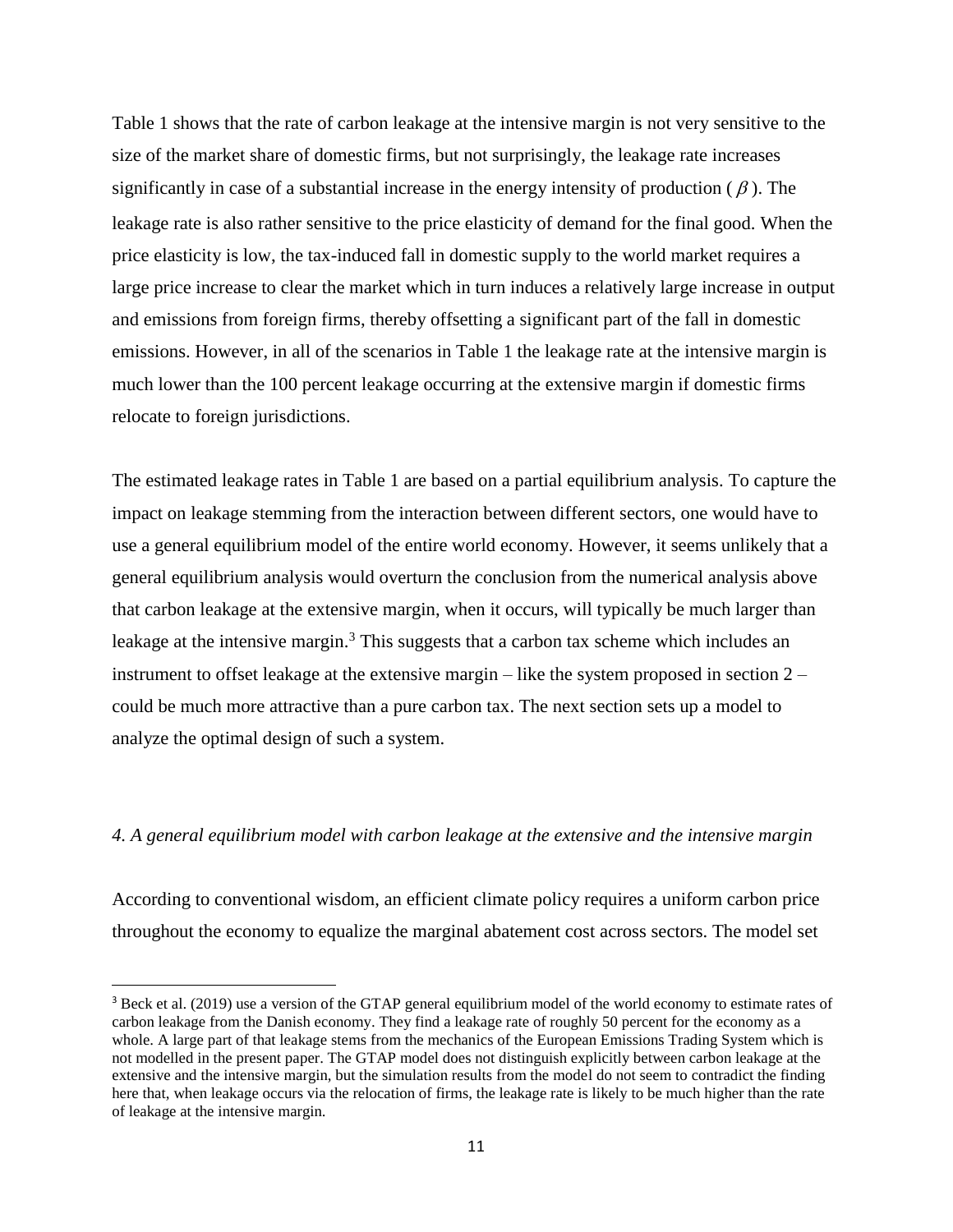up in this section serves to illustrate how this policy prescription changes in an open economy with a commitment to reduce domestic emissions when the government is also concerned about carbon leakage. The model focuses on the optimal differentiation of the carbon tax between the household and the business sector and on the optimal balance between the tax rate and the lump sum subsidy within the business sector. It should be straightforward to generalize the analysis to study the optimal carbon tax differentiation within the business sector, depending on the different risks of leakage from the various subsectors.

We consider a small open economy with a continuum of potentially mobile competitive firms that all have the same production function (3) but have different firm-specific costs of relocating their activity abroad. The final good produced by domestic firms is traded internationally at a world market price which we now take to be exogenous and normalize at unity. Firms producing at home are subject to the carbon tax scheme (2) which may be avoided by moving production abroad. Hence the maximum attainable profits at home and abroad are given by the profit<br>functions<br> $\pi = \pi (p + \tau_b), \quad \frac{d\pi}{d(\tau_b + \tau_a)} = -e, \quad \pi^* = \pi (p), \quad \frac{d\pi^*}{d\tau_b} = -e^*, \quad \pi < \pi^*$  for  $\tau_b > 0$ , functions  $\frac{d\pi}{dx} = -e, \quad \pi^* = \pi(p), \quad \frac{d\pi}{dx}$ 

$$
\pi = \pi (p + \tau_b), \quad \frac{d\pi}{d(p + \tau_b)} = -e, \quad \pi^* = \pi (p), \quad \frac{d\pi^*}{dp} = -e^*, \quad \pi < \pi^* \text{ for } \tau_b > 0,\tag{19}
$$

where the energy demand functions derived from profit maximization take the form<sup>4</sup>

$$
e = e(p + \tau_b), \qquad e^* = e(p), \qquad e' < 0. \tag{20}
$$

The government knows the distribution of the firm-specific international mobility costs (the costs of relocation) across the spectrum of firms, but it cannot observe the mobility cost of the individual firm, so it cannot differentiate the lump-sum subsidy  $T<sub>b</sub>$  granted under the carbon tax scheme (2) according to a firm's degree of mobility.<sup>5</sup> In line with (7), a firm *i* with mobility cost  $c_i$  will prefer to remain located at home after the introduction of the carbon tax scheme if

 $\overline{\phantom{a}}$ 

<sup>&</sup>lt;sup>4</sup> Note that since firms use the same technology at home and abroad, the functions  $\pi(\cdot)$  and  $e(\cdot)$  are the same across jurisdictions, but the energy cost is higher by the amount  $\tau$ <sub>b</sub> when a firm produces at home rather than abroad.

<sup>5</sup> Further, since all firms have the same production function (3), they all have the same historical emissions determining the baseline emission level  $\bar{e}$  in (2). Hence they all receive the same subsidy  $T_{\bar{b}}$ .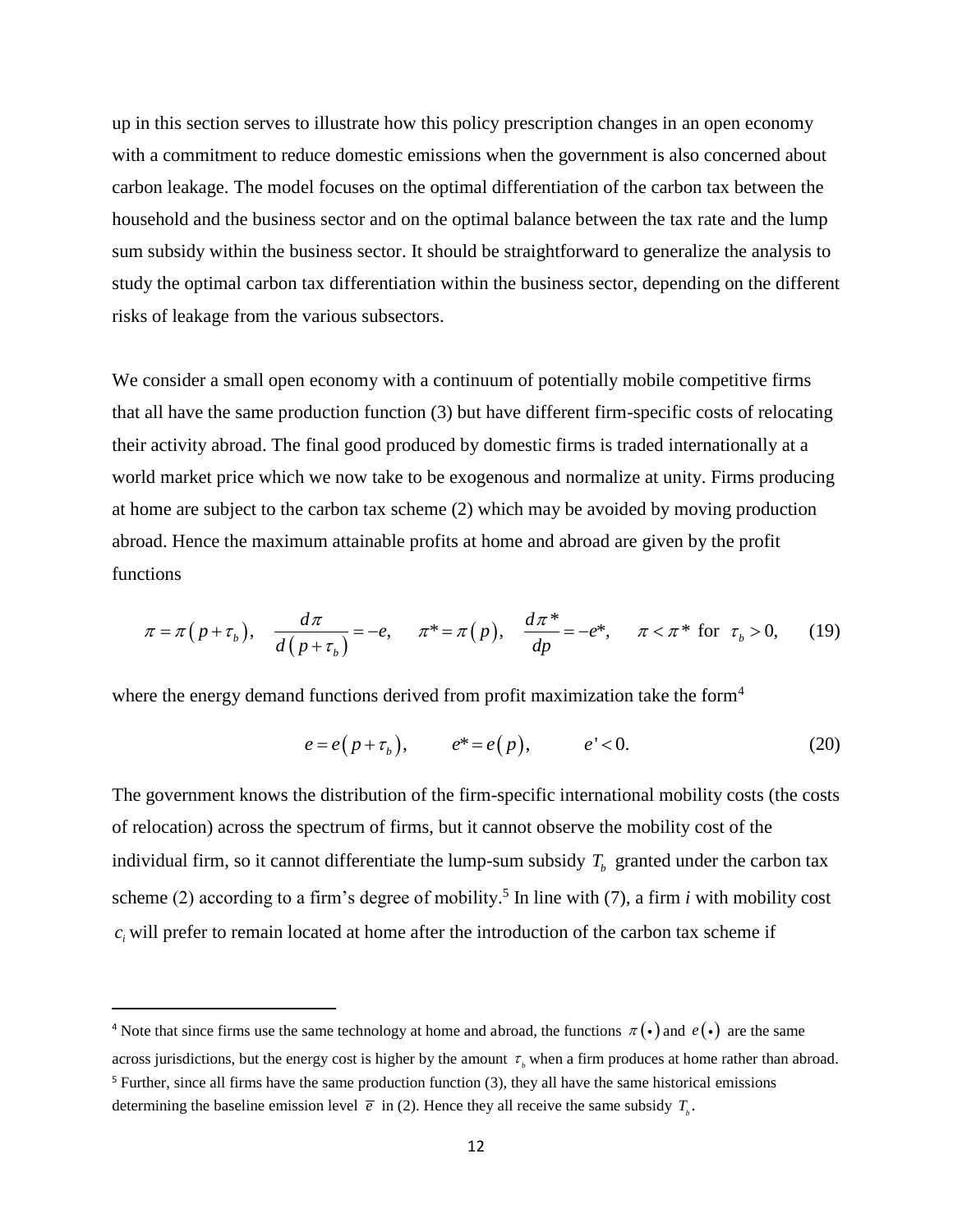$$
\pi(p) - \pi(p + \tau_b) - T_b \le c_i.
$$
\n(21)

Let  $c(\tau_b, T_b)$  denote the mobility cost  $c_i$  that satisfies (21) with equality and let  $F(c(\tau_b, T_b))$ denote the fraction of firms with a mobility cost less than or equal to  $c(\tau_b, T_b)$ . If mobility costs are distributed uniformly across firms over the interval from zero to  $\bar{c} > 0$ , we have

 $(c(\tau_{\scriptscriptstyle b},T_{\scriptscriptstyle b}))$  $(T_b)$  =  $\frac{c(\tau_b, T_b)}{T}$ ,  $_{b}$ <sup> $,I_{b}$ </sup>  $c(\tau_b, T_a)$  $F(c(\tau_b,T_b)) = \frac{c(\tau_b)}{\overline{c}}$  $(\tau_b, T_b)$  =  $\frac{c(\tau_b, I_b)}{\tau_b}$ , where we assume that  $c(\tau_b, T_b) < \overline{c}$ . We may then define the function

$$
s(\tau_b, T_b) = 1 - \frac{c(\tau_b, T_b)}{\overline{c}},
$$
\n(22)

indicating the fraction of firms that will stay at home after the introduction of the carbon tax scheme. From (19), (21), (22) and the definition of  $c(\tau_b, T_b) < \overline{c}$  it follows that

$$
\frac{\partial s}{\partial \tau_b} = -\frac{e}{\overline{c}} < 0, \qquad \frac{\partial s}{\partial T_b} = \frac{1}{\overline{c}} > 0. \tag{23}
$$

Thus the government may reduce carbon leakage at the extensive margin by lowering the carbon tax rate on the business sector and/or by increasing the lump sum subsidy to domestic location, e.g., by increasing the baseline emission level  $\bar{e}$  in (2).

 $(p) - \pi (p + \tau_b) - T_b \leq c_i$ .<br>
st  $c_i$  that satisfies (21) w<br>
obility cost less than or e<br>
so ver the interval from :<br>
assume that  $c(\tau_b, T_b) < \overline{c}$ <br>  $T_b$ ,  $T_b$ ) =  $1 - \frac{c(\tau_b, T_b)}{\overline{c}}$ ,<br>
will stay at home after the<br>
e definiti A firm which is indifferent between producing at home or abroad has the mobility cost  $c(\tau_b, T_b)$ . The mobility costs for firms that decide to move out are uniformly distributed over the interval from zero to  $c(\tau_b, T_b)$ , so the average mobility cost for the firms that relocate in reaction to the carbon tax scheme is  $\frac{1}{2}c(\tau_b, T_b) = \frac{\bar{c}}{2} |1 - s(\tau_b, T_b)|$  $\frac{1}{2}c(\tau_b, T_b) = \frac{\bar{c}}{2} \Big[1 - s(\tau_b, T_b)\Big]$ , where the equality follows from (22). Without loss of generality, we may set the number of firms operating in the domestic economy before the introduction of the tax scheme equal to 1. These firms are assumed to be owned by domestic residents who retain their ownership if the firms move abroad.<sup>7</sup> The total net profits  $\Pi$  accruing

 $\overline{a}$ 

<sup>&</sup>lt;sup>6</sup> Assuming a uniform distribution of mobility costs simplifies the exposition without undermining the validity of the optimal tax formulas derived below. The assumption  $c(\tau_{\nu},T_{\nu}) < \overline{c}$  ensures that some firms will always choose to stay at home because it is too costly for them to move abroad.

<sup>7</sup> The analysis could easily be generalized to account for an exogenous foreign ownership share of firms. This would not change our results in any important way.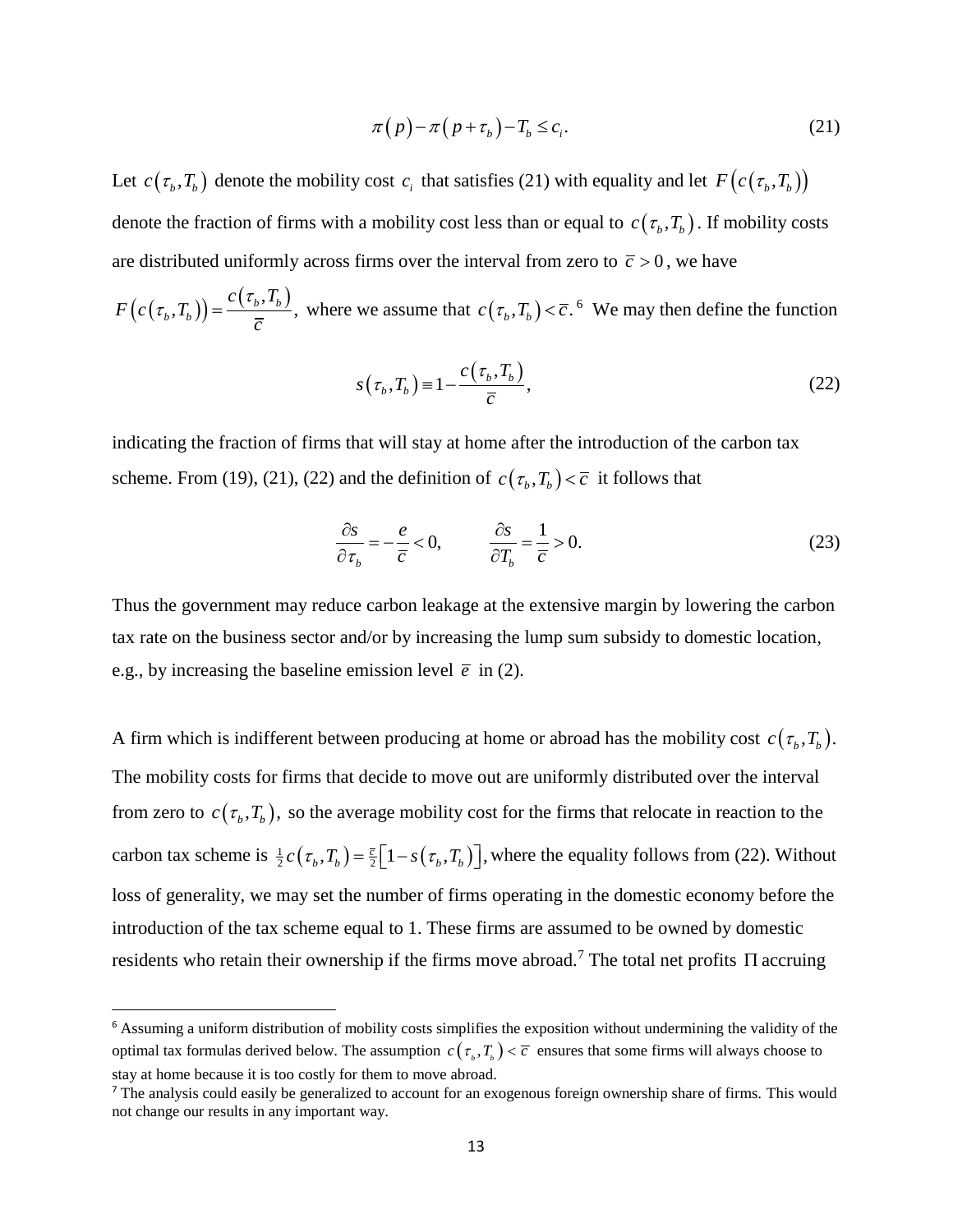to domestic residents after the introduction of the carbon tax scheme will then be given by the function

Profits from firms staying at home

\n
$$
\Pi(\tau_b, T_b) = s(\tau_b, T_b) \left[ \pi(p + \tau_b) + T_b \right] + \left[ 1 - s(\tau_b, T_b) \right] \left\{ \pi(p) - \frac{\overline{c}}{2} \left[ 1 - s(\tau_b, T_b) \right] \right\}.
$$
\n(24)

Using (19) and (22) through (24), we find that the function 
$$
\Pi(\tau_b, T_b)
$$
 has the derivatives  
\n
$$
\frac{\partial \Pi(\tau_b, T_b)}{\partial \tau_b} = -s(\tau_b, T_b) e < 0, \qquad \frac{\partial \Pi(\tau_b, T_b)}{\partial T_b} = s(\tau_b, T_b) > 0.
$$
\n(25)

This completes the description of the business sector of the economy. The household sector is represented by a consumer who gains utility *U* from consumption of fossil energy (*E*) and consumption of the traded final good (*C*):

If the traded final good (C):  
\n
$$
U = u(C, E), \quad \frac{\partial u}{\partial C} > 0, \quad \frac{\partial^2 u}{(\partial C)^2} < 0, \quad \frac{\partial u}{\partial E} > 0, \quad \frac{\partial^2 u}{(\partial E)^2} < 0.
$$
 (26)

The consumer's sources of income are the profits from firms and a government lump sum transfer  $T<sub>h</sub>$ . Both types of income are taken as given by the individual consumer. The government levies a unit carbon tax at the rate  $\tau$ <sub>h</sub> on household energy consumption, so the consumer's budget constraint is

$$
C + (p + \tau_h)E = \Pi(\tau_b, T_b) + T_h.
$$
\n(27)

Maximization of the direct utility function (26) subject to the budget constraint (27) yields a household energy demand function of the form

d energy demand function of the form  
\n
$$
E = E(P_h, Y), \qquad \frac{\partial E}{\partial P_h} < 0, \qquad \frac{\partial E}{\partial Y} > 0, \qquad P_h \equiv p + \tau_h, \qquad Y \equiv \Pi(\tau_h, T_h) + T_h,
$$
\n(28)

and an indirect utility function  $V(\cdot)$  with the properties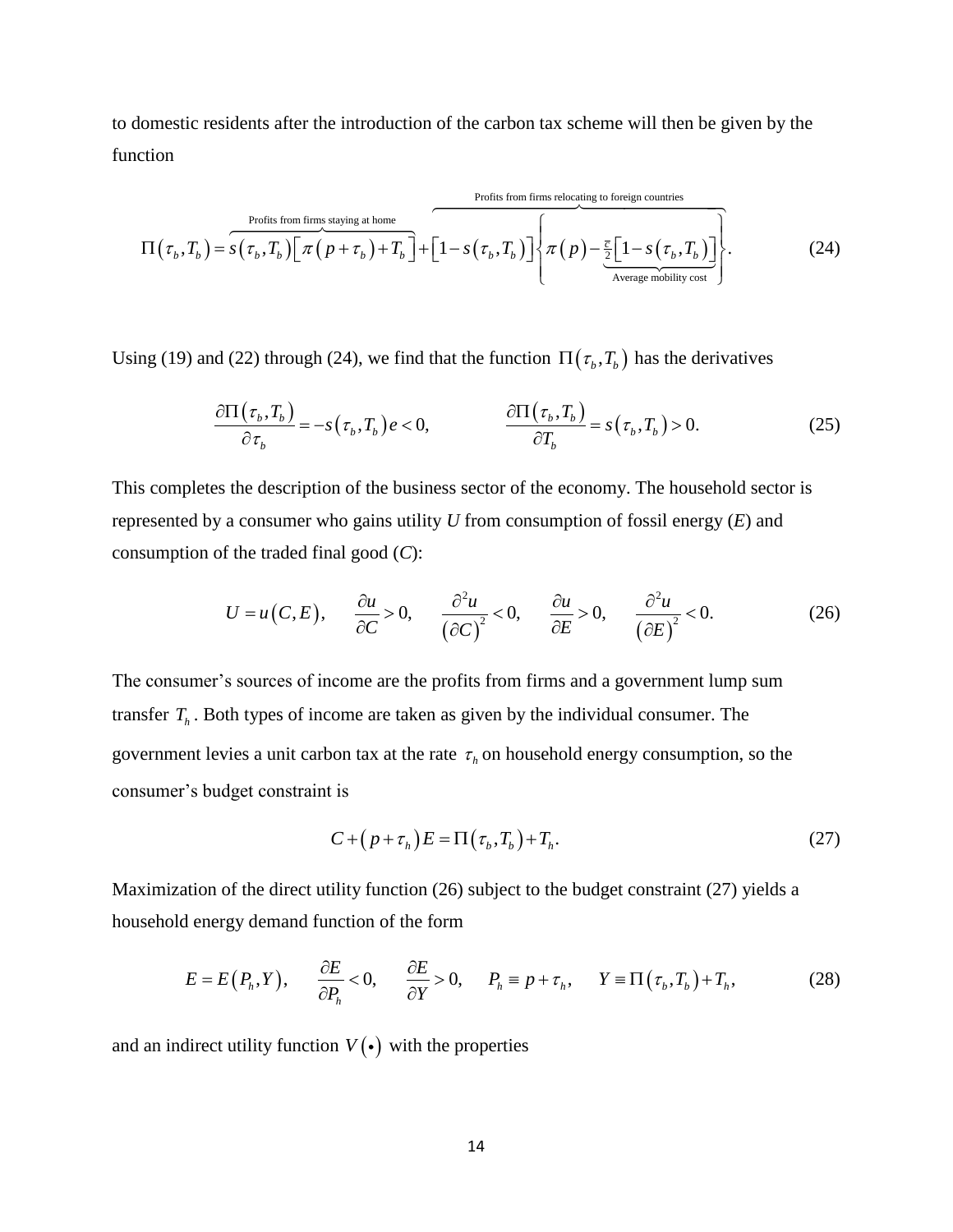$$
V = V(P_h, Y), \qquad \frac{\partial V}{\partial Y} = \lambda > 0, \qquad \frac{\partial V}{\partial P_h} = -\lambda E < 0,
$$
\n(29)

where  $\lambda$  is the marginal utility of income (the Lagrange multiplier associated with the consumer budget constraint).

The government chooses its policy instruments with the purpose of attaining an exogenous target  $\overline{E}$  for CO<sub>2</sub> emissions from domestic territory, where  $\overline{E}$  is less than the laissez-faire level of emissions so that the target is binding. The focus on domestic emissions is in line with the principle underlying the United Nations Framework Convention on Climate Change according to which UN member states are responsible for emissions from their own territory. Thus we assume that the domestic government faces the climate policy constraint

$$
\frac{\text{Emissions from domestic firms}}{s(\tau_b, T_b) e(p + \tau_b)} + \frac{\text{Emissions from domestic households}}{E(p + \tau_h, \Pi(\tau_b, T_b) + T_h)} = \overline{E}.
$$
\n(30)

The government must also respect its budget constraint which is  
\n
$$
\tau_b s(\tau_b, T_b) e(p + \tau_b) + \tau_h E(p + \tau_h, \Pi(\tau_b, T_b) + T_h) = s(\tau_b, T_b) T_b + T_h.
$$
\n(31)

 $(P_h, Y),$   $\frac{U_t}{\partial Y} = \lambda$ <br>ty of income (the Lag<br>oblicy instruments wi<br>mestic territory, whe<br>binding. The focus of<br>ed Nations Framewo<br>responsible for emis<br>faces the climate po<br>somplomestic firms<br> $T_h$ )  $e(p + \tau_h) + E(p + \tau_h, \Pi)$ <br>sp The government is concerned about consumer welfare, but may also be concerned about the effect of its policy on the global climate via carbon leakage. Before the introduction of the carbon tax scheme domestic firms were emitting the amount  $e(p)$  of CO<sub>2</sub>. After the introduction of the tax the firms that remain at home will emit a total amount  $s(\tau_b, T_b) e(p + \tau_b)$ , so emissions from this group of firms fall by the amount  $s(\tau_b, T_b)[e(p)-e(p+\tau_b)]$ , while the firms that move abroad will emit a total amount  $\left[1 - s(\tau_b, T_b)\right] e(p)$ , representing an increase in emissions from foreign territory. The total carbon leakage from the business sector may thus be written as

ritten as  
\nCarbon leakage from business sector = 
$$
\overbrace{\left[1-s(\tau_b,\overline{T_b})\right]}^{L\text{eakage at the extensive margin}} e(p) + \rho_b s(\tau_b,\overline{T_b}) \left[e(p) - e(p+\tau_b)\right],
$$

where the parameter  $0 < \rho_b < 1$  is the rate of carbon leakage at the intensive margin. The last column in Table 1 shows that leakage at the intensive margin via the output market becomes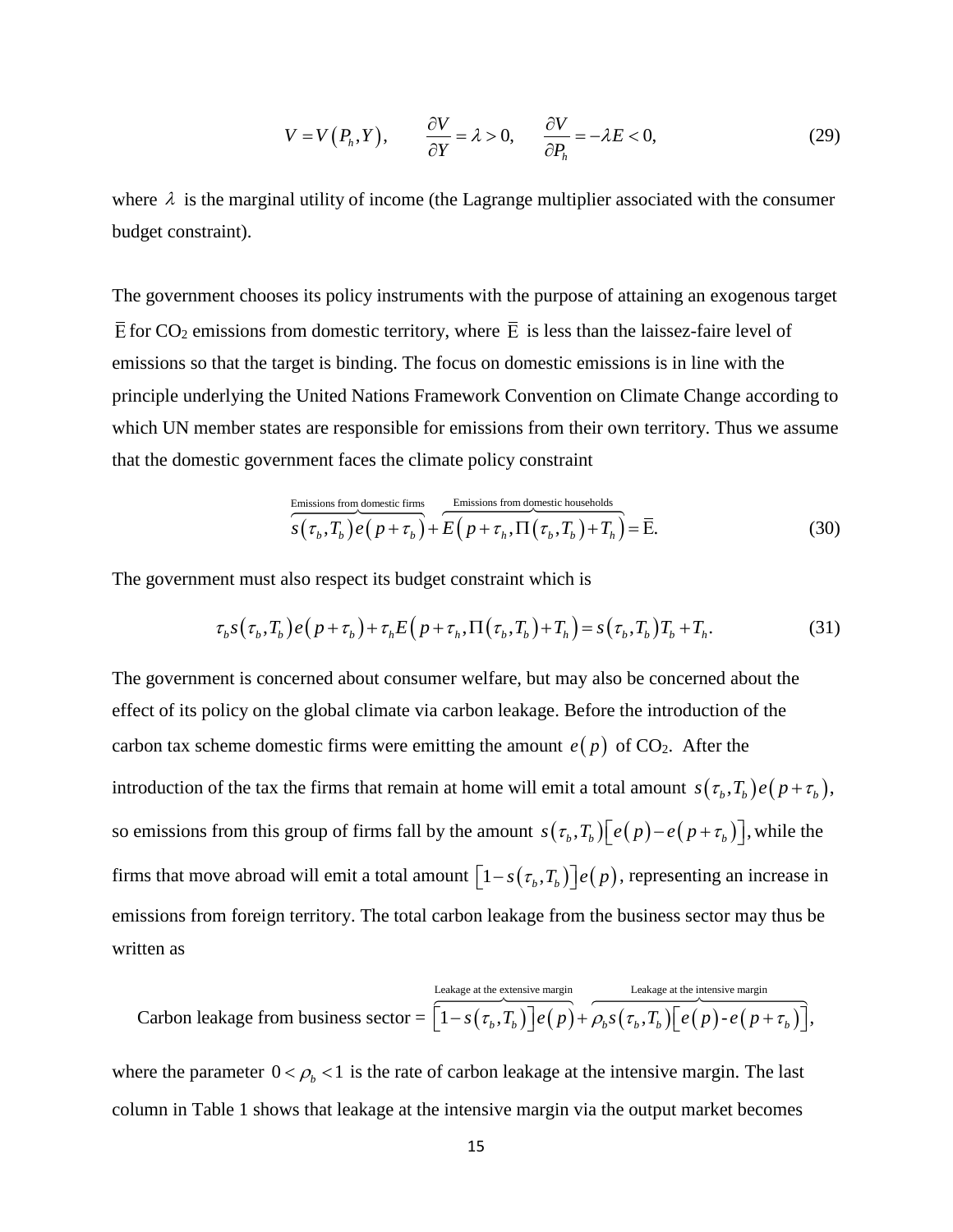quite small when the price elasticity of output demand is high, and in fact the model in section 3 implies that the leakage rate tends to zero as the elasticity of demand tends to infinity.<sup>8</sup> This might suggest that the leakage rate  $\rho_b$  should be set equal to zero in a small open economy facing an infinitely elastic demand for its output. However, in a general equilibrium setting carbon leakage may also occur via the international market for fossil fuel. Although a fall in domestic demand for fossil fuel in our small open economy would only have a negligible negative impact on the world fuel price, this tiny price effect would operate on a world demand that is huge relative to the domestic economy, so the resulting increase in foreign demand for fossil fuel could still be non-negligible relative to the fall in domestic demand. Indeed, Hoel (2012, pp. 87-88) shows that the leakage rate via the fossil fuel market in a small open economy is equal to  $\varepsilon_e^d$  / $(\varepsilon_e^s + \varepsilon_e^d)$ ,  $\varepsilon_e^d$  / $(\varepsilon_e^s + \varepsilon_e^d)$ , where  $\varepsilon_e^d$  $\varepsilon_e^d$  is the numerical price elasticity of world demand for fossil fuel, and  $\varepsilon$ <sup>*s*</sup>  $\varepsilon_e^s$  is the price elasticity of world supply. This justifies our assumption that  $0 < \rho_b < 1$ . Note that leakage via the fossil fuel market does not occur when a domestic firm relocates to a foreign country, since the firm will then continue to produce the same volume of output and demand the same amount of fossil fuel as it did domestically before the introduction of the carbon tax. This is why the rate of leakage at the extensive margin (occurring solely via the output market) is exactly equal to one in the expression above.

However, in the household sector some leakage could occur via the international market for fossil fuel as household demand for fossil fuel decreases in response to the carbon tax. <sup>9</sup> We therefore allow for the possibility of a positive rate of carbon leakage  $\rho_h$  from the household sector. In the laissez-faire regime before the introduction of the carbon tax scheme, total household emissions are  $E(p, \pi(p))$ , since consumer income only consists of domestic profits under laissez faire where  $T<sub>h</sub> = 0$ . After the tax scheme is implemented, households emit a total of  $E(p+\tau_h, \Pi(\tau_b, T_b) + T_h)$  units of CO<sub>2</sub>. We thus have

 $\overline{a}$ 

<sup>8</sup> This result also holds in the partial equilibrium model of leakage via the output market in Hoel (2012, pp. 88-89) which is specified in a different way than our model in section 3.

<sup>&</sup>lt;sup>9</sup> In a member state of the European Union a fall in domestic demand for fossil-fuel based electricity would also generate a more direct leakage effect via the European Emissions Trading System.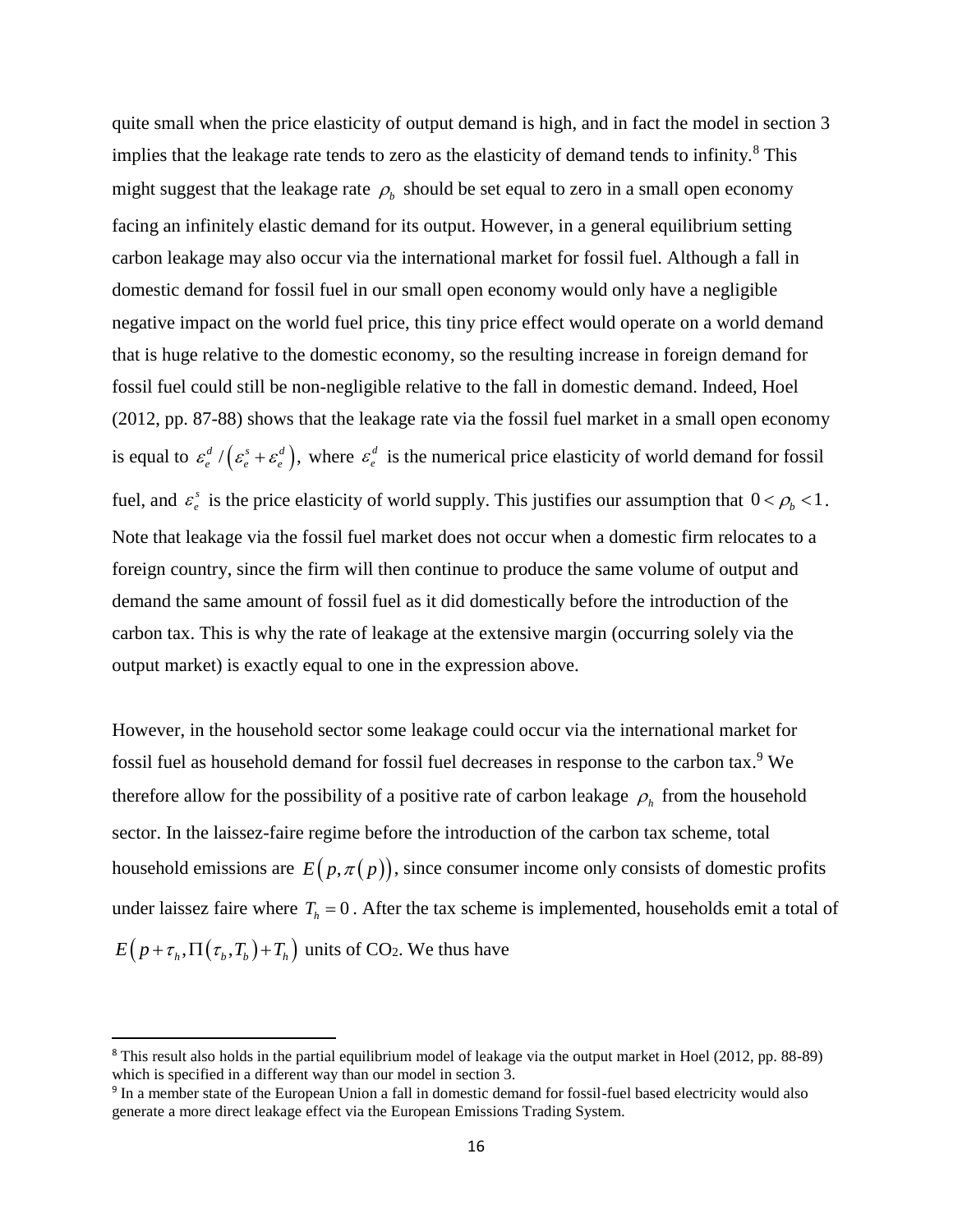Carbon leakage from household sector = 
$$
\rho_h \Big[ E\big(p, \pi(p)\big) - E\big(p + \tau_h, \Pi\big(\tau_b, T_b\big) + T_h\big) \Big].
$$

Reflecting the government's concern about the (non-environmental) welfare of domestic consumers as well as its concern about carbon leakage, I assume that the government seeks to maximize a social welfare function of the form The state of the form<br>  $\pi$ ,  $\Pi(\tau_b, T_b) + T_h$ ) –  $\eta [1 - s(\tau_b, T_b)] e(p) - \alpha \rho_b s(\tau_b,$ *SW* =  $V(p + \tau_h, \Pi(\tau_b, T_b) + T_h) - \eta [1 - s(\tau_b, T_b)]e(p) - \alpha \rho_b s(\tau_b, T_b)[e(p) - e(p)$ The assume that the government seeks to<br>ial welfare function of the form<br> $\tau_h, \Pi(\tau_b, T_b) + T_h - \eta [1 - s(\tau_b, T_b)]e(p) - \alpha \rho_b s(\tau_b, T_b)[e(p) - e(p + \tau_b)]$ 

insumes as well as its concern about carbon leakage, I assume that the government seeks to  
\naximize a social welfare function of the form

\n
$$
SW = V\left(p + \tau_h, \Pi\left(\tau_b, T_b\right) + T_h\right) - \eta \left[1 - s\left(\tau_b, T_b\right)\right] e\left(p\right) - \alpha \rho_b s\left(\tau_b, T_b\right) \left[e\left(p\right) - e\left(p + \tau_b\right)\right]
$$
\n
$$
-\alpha \rho_h \left[E\left(p, \pi\left(p\right)\right) - E\left(p + \tau_h, \Pi\left(\tau_b, T_b\right) + T_h\right)\right], \quad 0 \leq \alpha \leq \eta, \quad 0 \leq \rho_h < \rho_b < 1,
$$
\n(32)

Curbon leakage from household sector  $-\rho_i [E(p, \pi(\mathbf{p})) - E(p + \tau, 11(\tau_1, T_2) + T_1)].$ <br>tring the government's concern about the (non-environmental) welfare of domestic<br>mers as well as its concern about curbon leakage. I assume th where the parameter  $\eta$  captures the strength of the government's aversion to carbon leakage at the extensive margin, and  $\alpha$  reflects its aversion to leakage from business and household activities that remain located in the domestic economy. By assuming  $\alpha \leq \eta$ , I allow for the possibility that leakage at the extensive margin may be considered more harmful than leakage at the intensive margin. For example, the social cost of adjusting to a new allocation of resources (not explicitly modelled here) could be larger for the local communities involved when some firms close down domestic operations completely in order to move abroad, compared to a situation where the same emission reduction is achieved via minor emission cuts across a large number of firms that remain located at home. Furthermore, it seems realistic that, on average, the rate of leakage from the household sector is lower than the leakage rate at the intensive margin of the business sector and that both leakage rates are less than 1, as assumed in  $(32)$ .<sup>10</sup>

The government's policy problem is to choose the policy instruments  $\tau_b$ ,  $\tau_h$ ,  $T_b$ , and  $T_h$  so as to maximize the social welfare function (32) subject to the climate policy constraint (30) and the government budget constraint (31). The next section presents the solution to this problem.

 $\overline{a}$ 

 $10$  According to the survey by Carbone and Rivers (2017), simulations with computable general equilibrium models typically imply macroeconomic leakage rates between 10 and 30 percent. Beck et al. (2019) estimate a macroeconomic leakage rate for Denmark of 52 percent once one accounts for the mechanics of the European Emissions Trading System. For the Danish household sector they estimate a leakage rate of only 14 percent. Hence it seems safe to assume that  $0 < \rho_{h} < \rho_{b} < 1$  in the context of our model.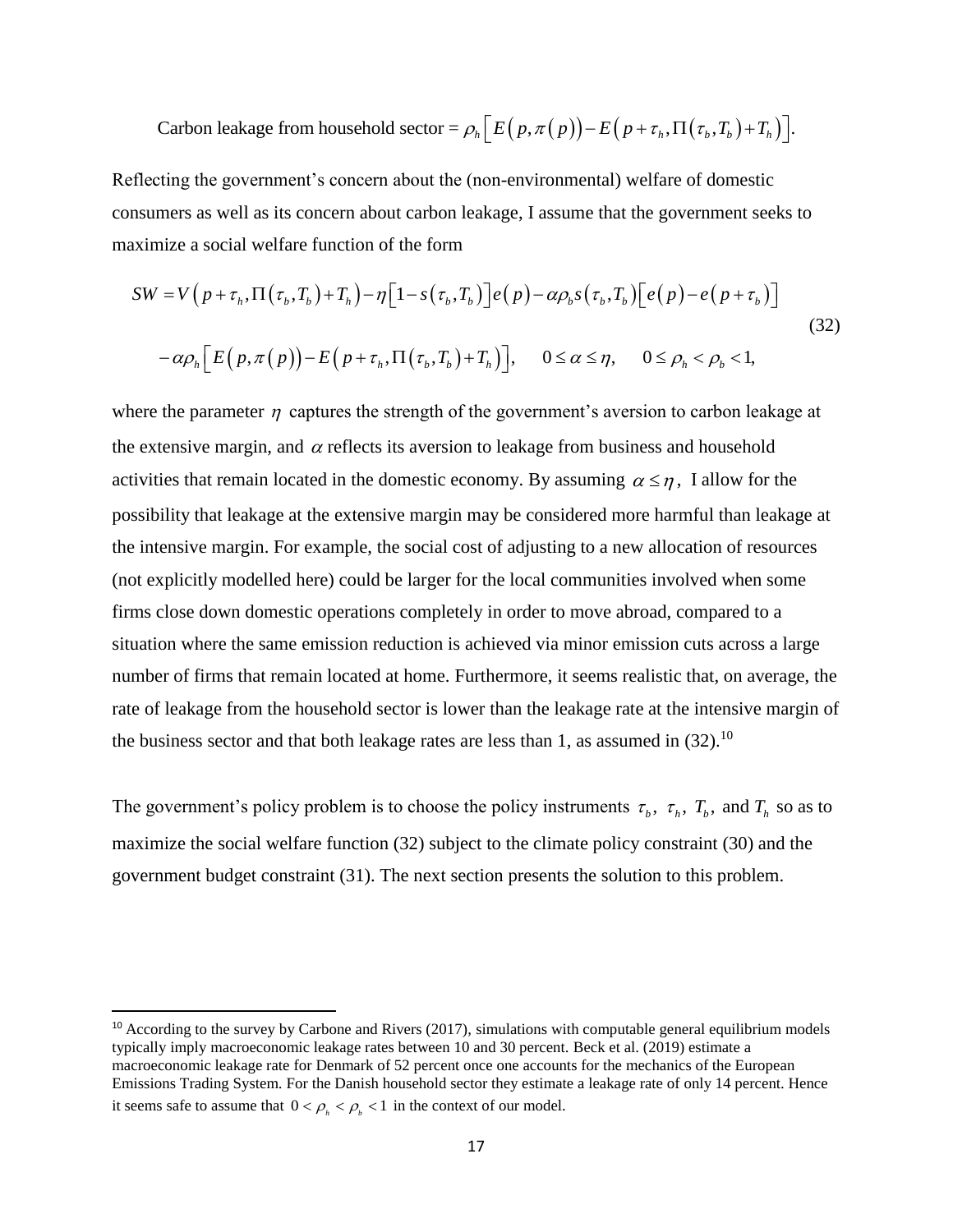## *5. The optimal carbon tax scheme*

The solution to the optimal tax problem stated above is derived in Appendix B which shows that the optimal values of the parameters of the carbon tax scheme must satisfy the following conditions:<sup>11</sup>

$$
\tau_h = SCC^d - \rho_h SCC^f,\tag{33}
$$

$$
\tau_b = SCC^d - \rho_b SCC^f,\tag{34}
$$

$$
T_b = (SCC_e^f - \rho_b SCC^f)e(p), \qquad (35)
$$

where

 $\overline{\phantom{a}}$ 

$$
SCC^{d} = \frac{\omega}{\lambda}, \qquad SCC^{f} = \frac{\alpha}{\lambda}, \qquad SCC^{f}_{e} = \frac{\eta}{\lambda}.
$$
 (36)

The variable  $\omega$  is the shadow price associated with the climate policy constraint (30), measured in utility terms, so  $SCC^d \equiv \omega/\lambda$  is the marginal social cost of meeting the target for reduction of domestic emissions, measured in units of the final consumption good. By analogy,  $SCC<sup>f</sup>$  is the marginal social cost of carbon leakage from domestic economic activity (at the intensive margin), and  $SCC<sub>e</sub><sup>f</sup>$  $SCC<sub>e</sub><sup>f</sup>$  is the marginal social cost of carbon leakage at the extensive margin.

Before discussing the general solution to the optimal tax problem, it is instructive to consider some benchmark cases. First, suppose the government is solely concerned about emissions from domestic territory without any regard for carbon leakage. We then have  $\alpha = \eta = 0$  in which case it follows from (36) that the optimal tax rules (33) through (35) boil down to the following:

$$
\alpha = \eta = 0 \quad \Rightarrow \quad \tau_h = \tau_b = SCC^d, \qquad T_b = 0. \tag{38}
$$

<sup>&</sup>lt;sup>11</sup> The transfer  $T<sub>h</sub>$  adjusts to satisfy the government budget constraint, given the carbon tax parameters satisfying (33) through (35).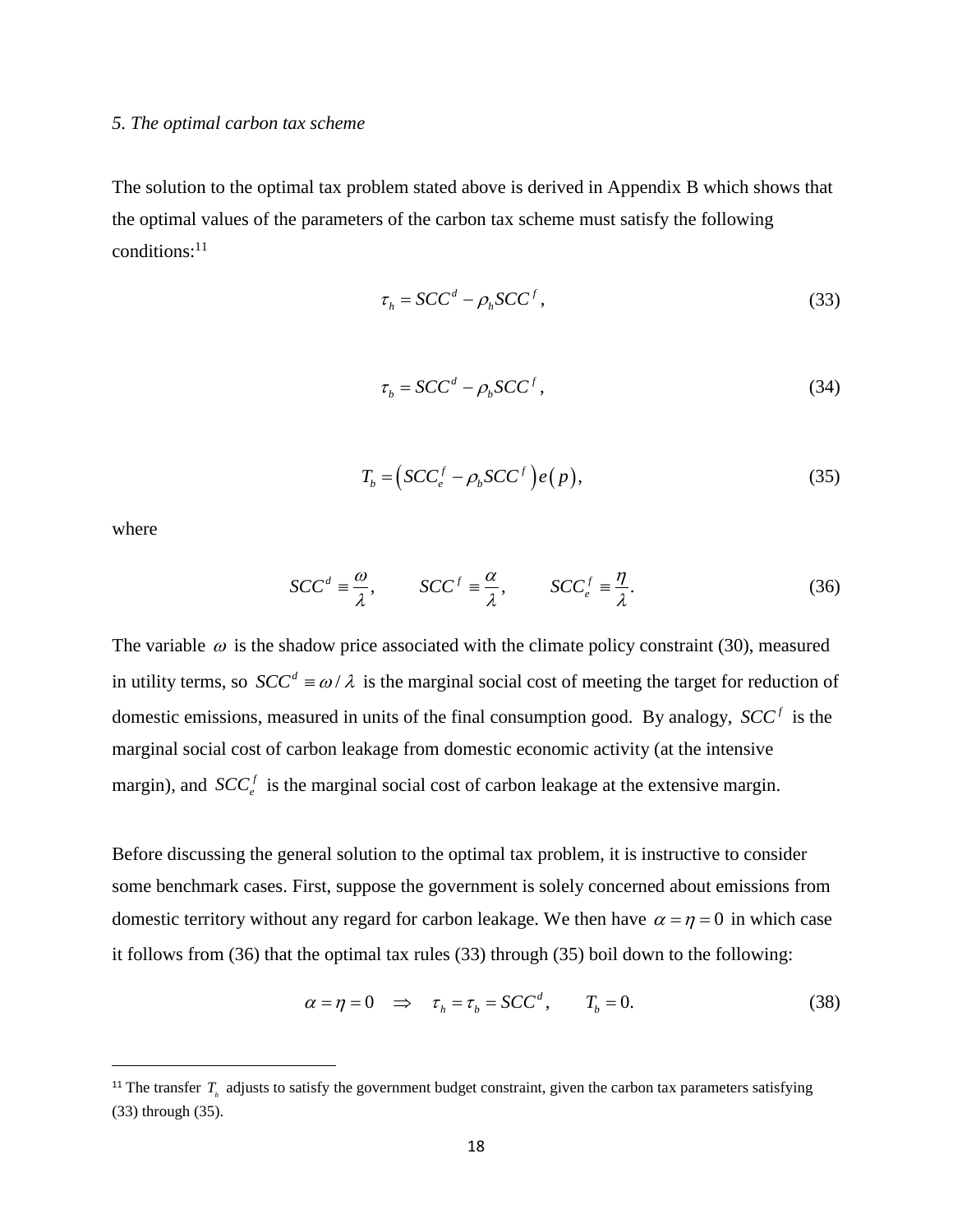This is the standard policy prescription of a uniform carbon tax rate across sectors to ensure a cost-effective attainment of a target for domestic  $CO<sub>2</sub>$  emissions. In this case there is no need for a lump sum subsidy to firms staying at home since this instrument can only affect carbon leakage at the extensive margin with which the government is not concerned, just as it does not worry about leakage at the intensive margin.

A polar case is one where the government is equally concerned about the country's contributions to foreign and domestic emissions, despite the fact that it may only be held responsible for domestic emissions under international climate treaties. In this case, where carbon leakage via the intensive as well as the extensive margin is considered just as harmful as domestic emissions, we have  $\alpha = \eta = \omega$ , implying  $SCC^d = SCC^f = SCC$ , Equations (33) through (36) then imply the following optimal tax policy: the following optimal tax policy:<br>  $\alpha = \eta = \omega \implies \tau_h = (1 - \rho_h)SCC, \quad \tau_b = (1 - \rho_b)SCC, \quad T_b = (1 - \rho_b)e(p)SCC.$  (39)

$$
\alpha = \eta = \omega \implies \tau_h = (1 - \rho_h) \text{SCC}, \quad \tau_b = (1 - \rho_b) \text{SCC}, \quad T_b = (1 - \rho_b) \text{e(p) } \text{SCC}. \tag{39}
$$

These results are highly intuitive. If emissions from the domestic household sector are allowed to increase by one unit, the resulting increase in global emissions will only be  $1 - \rho_h$  units, since the leakage to foreign countries will drop by  $\rho_h$  units. Hence the marginal social cost of a unit increase in domestic household emissions is only  $(1 - \rho_h)$  *SCC*, so this is the optimal rate of carbon tax on household emissions. Similarly, when emissions from domestic firms go up by one unit, global emissions only increase by  $1 - \rho_b$  due to reduced leakage at the intensive margin, so the marginal social cost of emissions from domestic firms determining the optimal carbon tax rate is  $(1 - \rho_b)$  *SCC*, as stated in (39). The last equation in (39) says that the optimal lump sum subsidy  $T_b$  - which is effectively a premium for locating at home rather than abroad - is proportional to the difference between the leakage rate at the extensive margin (which is 1) and the leakage rate at the intensive margin  $(\rho_b)$ , multiplied by the marginal social cost of carbon. Again, this is intuitive.

When the tax parameters  $\tau_b$  and  $T_b$  take the values stated in (39), the government's net revenue from the carbon tax on firms will be ake the values stated in (39), the government's net revenue<br>  $s[\tau_b e(p + \tau_b) - T_b] = s(1 - \rho_b)[e(p + \tau_b) - e(p)]$  *SCC*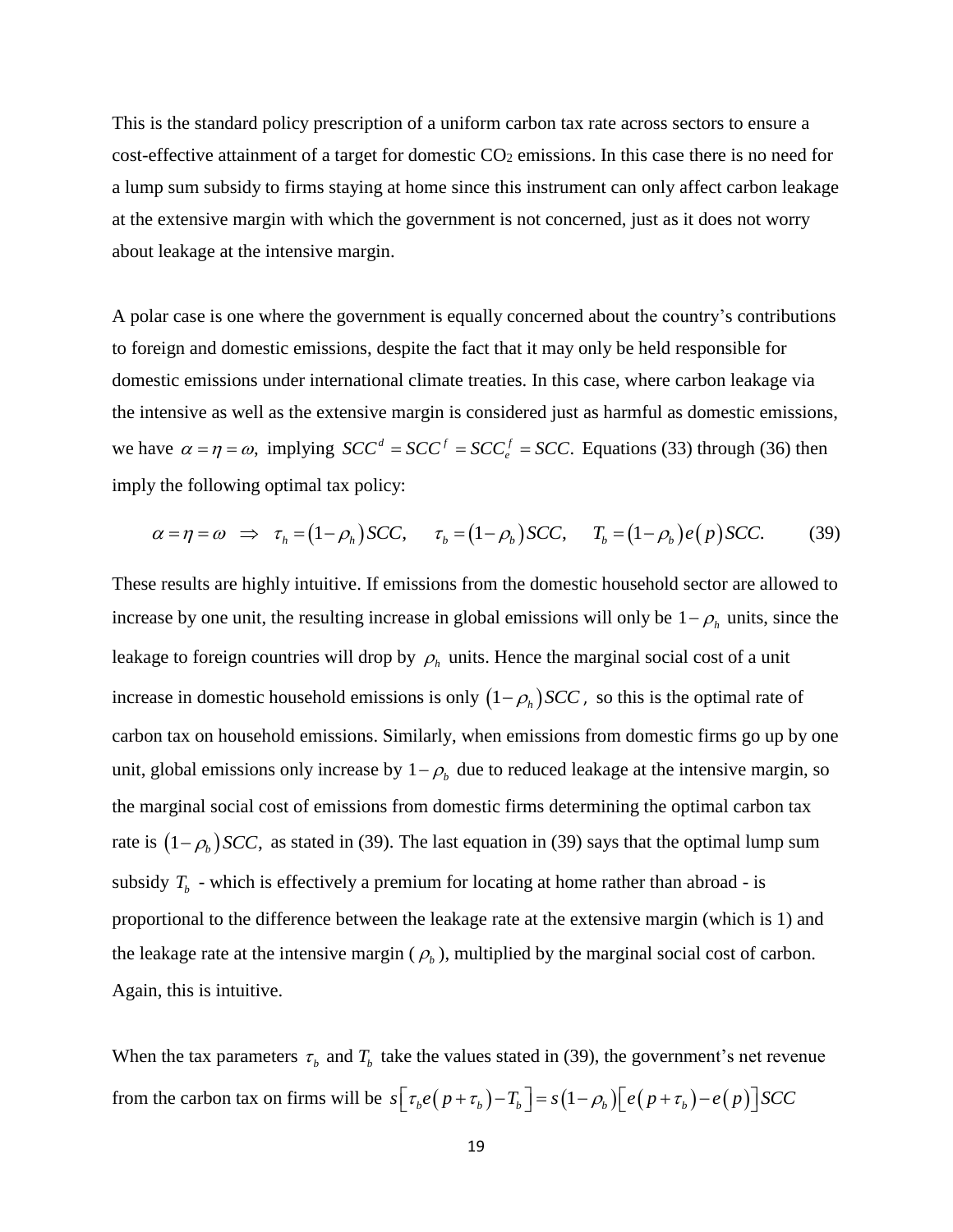which is negative, since  $e(p+\tau_b) < e(p)$ . In other words, when the government cares as much about foreign emissions as about domestic emissions, it will want to tax the household sector to be able to subsidize the domestic business sector via the lump sum grant  $T<sub>b</sub>$  designed to counteract carbon leakage at the extensive margin.

The optimal tax rules in the general case laid out in equations (33) through (36) are also easy to interpret. For example, when a firm is allowed to emit an extra unit from domestic territory, the resulting marginal social cost seen in isolation is  $SCC<sup>d</sup>$ , but this cost is partly offset by the marginal social gain  $\rho_b$   $SCC<sup>f</sup>$  resulting from lower emissions abroad as carbon leakage at the intensive margin falls by the amount  $\rho_b$ . Hence the appropriate carbon tax rate om emissions from domestic firms is  $SCC^d - \rho_b SCC^f$ ,  $SCC<sup>d</sup> - \rho_b SCC<sup>f</sup>$ , as stated in (34). An analogous interpretation applies to the optimal carbon tax rate on household emissions specified in (33). Equation (35) says that the lump sum premium  $T<sub>b</sub>$  for locating at home is proportional to the difference  $SCC<sub>e</sub><sup>f</sup> - \rho<sub>b</sub>SCC<sup>f</sup>$ between the marginal social cost of carbon leakage at the extensive and the intensive margin. Whether the net tax burden on the business sector is positive or negative will depend on the relative size of the marginal social costs  $SCC<sup>d</sup>$ ,  $SCC<sup>f</sup>$ , and  $SCC<sup>f</sup>$ .

Note that when carbon leakage does not occur via relocation of firms (which may generate additional welfare costs, as discussed earlier), there is no reason on utilitarian welfare grounds why the government should assign a higher marginal damage cost to foreign than to domestic emissions, since the impact on the global climate is the same. Hence we may reasonably assume that  $SCC<sup>f</sup> \leq SCC<sup>d</sup>$ . Moreover, we have argued that leakage via the extensive margin is at least as cosly as leakage via the intensive margin, implying  $SCC_{e}^{f} \geq SCC^{f}$ .  $SCC_e^f \geq SCC^f$ . Since theory and evidence suggests that the leakage rates  $\rho_h$  and  $\rho_b$  are less than one, it then follows from (33) through (35) that the optimal carbon tax rates as well as the lump sum subsidy for locating at home are all positive, as long as the government assigns a positive social cost to carbon leakage. On the plausible assumption that the rate of carbon leakage from the household sector is lower than the (average) leakage rate from firms operating on domestic territory, it also follows that firms should face a lower rate of carbon tax than households, since (33) and (34) imply that

20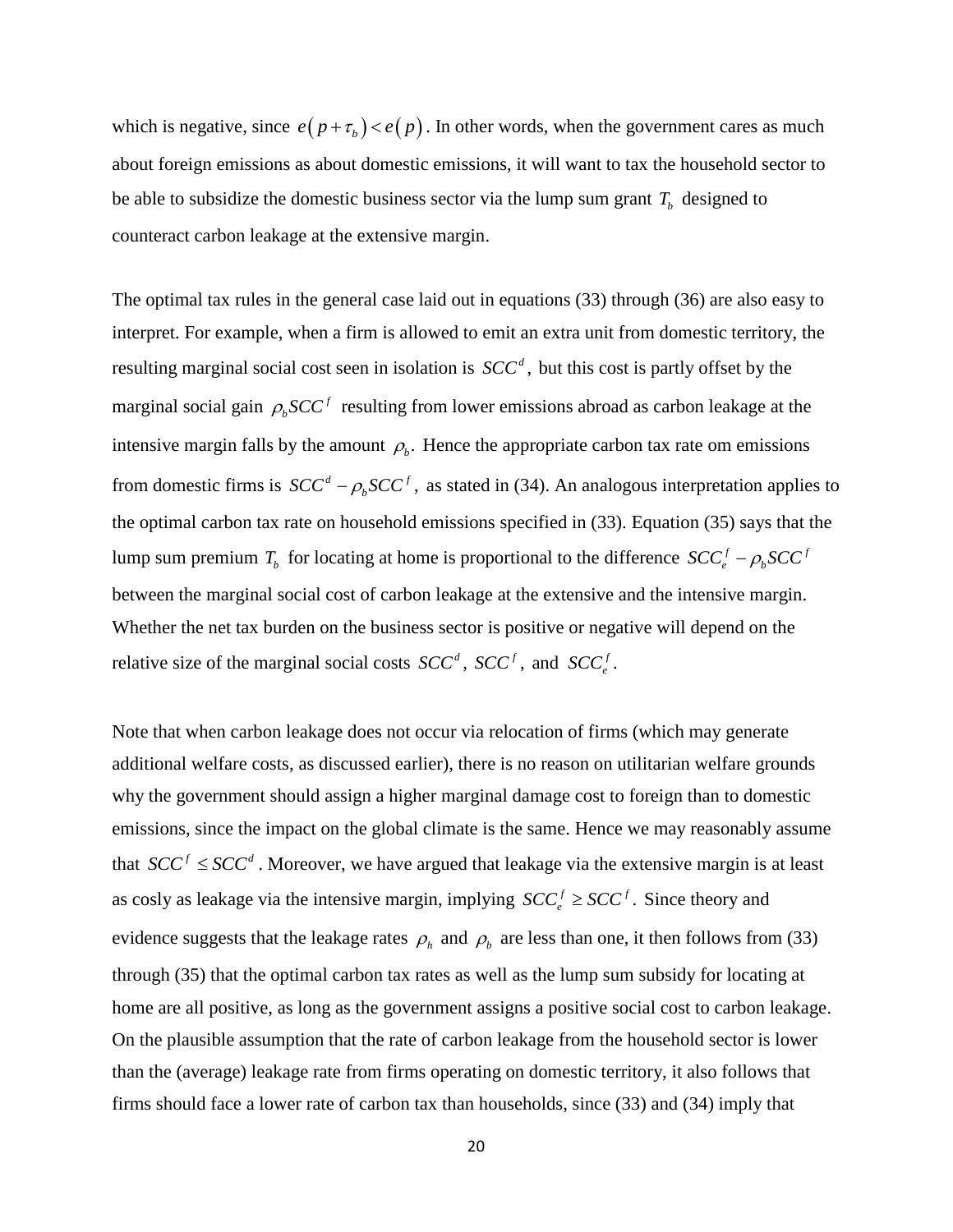$$
\tau_b = \tau_h - SCC^f \cdot (\rho_b - \rho_h). \tag{40}
$$

#### *6. Concluding remarks*

f  $\cdot$   $\cdot$   $\left(\rho_b - \rho_h\right)$ .<br>stinguishing l<br>ing an optim<br>ms relocate t<br>omestic carbe<br>ic country lo<br>ax. Our analy<br>ed as the increase inclikely be muc<br>ber is the find<br>likely be muc<br>ber is the find<br>likely be muc<br>ber is the fi This paper has highlighted the importance of distinguishing between carbon leakage at the extensive and the intensive margin when designing an optimal carbon tax scheme. Carbon leakage at the extensive margin occurs when firms relocate their production plants from the domestic to a foreign country in response to a domestic carbon tax, while leakage at the intensive margin occurs when firms located in the domestic country lose world market shares to foreign competitors as a result of the domestic carbon tax. Our analysis showed that when leakage occurs at the extensive margin, the leakage rate – defined as the increase in foreign emissions relative to the decrease in domestic emissions – will most likely be much larger than the rate of leakage occurring at the intensive margin.

The most interesting and novel result in this paper is the finding that, when a society cares about the effects of its climate policy on foreign as well as domestic emissions, the optimal carbon tax scheme includes a lump sum subsidy to firms operating in the domestic economy, since such a subsidy reduces carbon leakage at the extensive margin. In practice such a subsidy could be implemented through a carbon tax scheme that taxes emissions above a historical baseline level and subsidizes emission reductions below the baseline level at a similar rate. Apart from mitigating carbon leakage, such a scheme has the advantage of allowing policy makers to ensure a more equitable distribution of the net cost of emission reductions across employees and business owners in different industries.

According to our analysis, the standard prescription of a uniform carbon tax across sectors applies only in the case where the government does not care at all about carbon leakage. In this case there is no rationale for a lump sum subsidy to firms locating at home. However, when the government assigns some social cost to leakage, even if it is less than the social cost assigned to domestic emissions, carbon tax rates should be differentiated across sectors according to their

21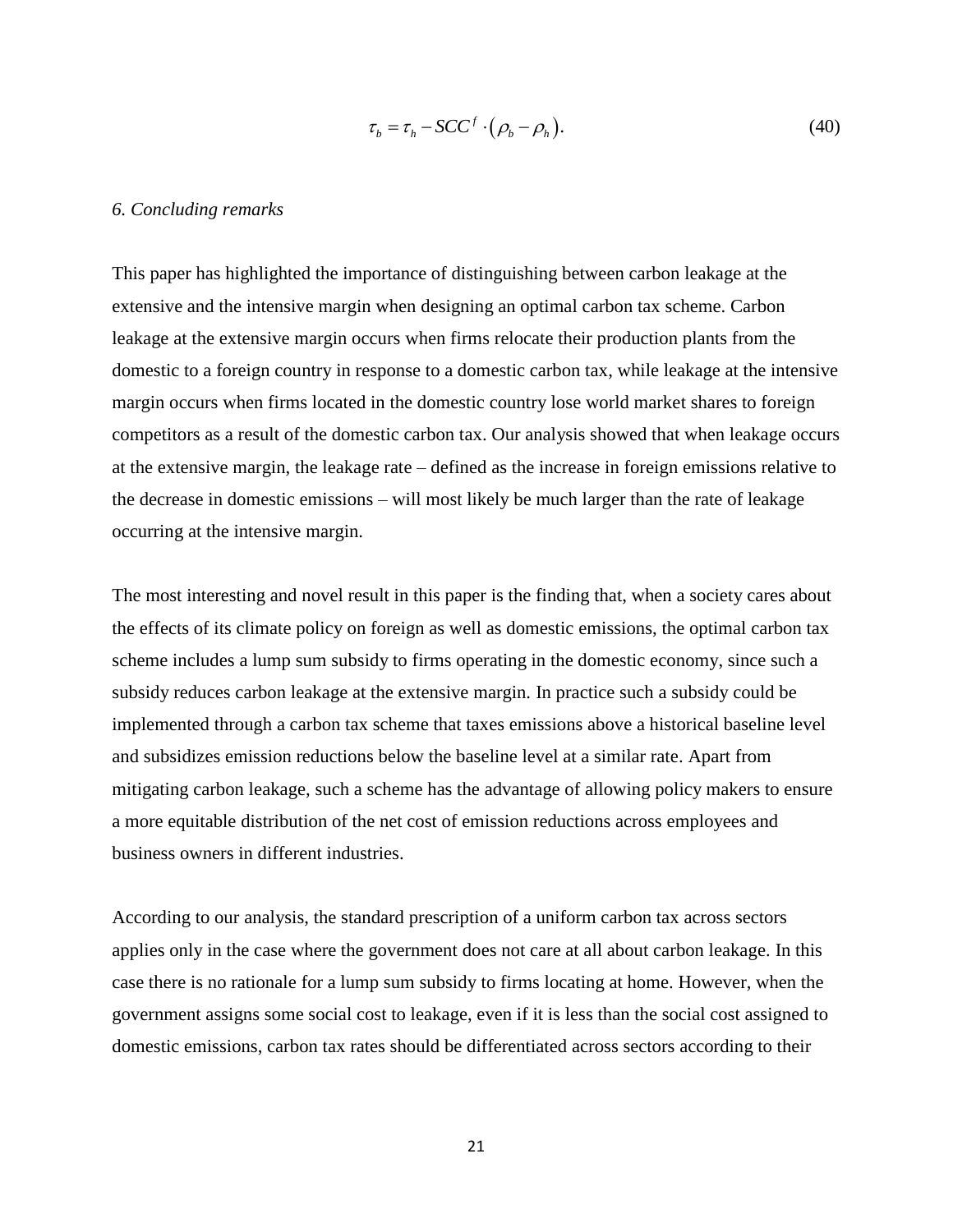different leakage rates, and some amount of lump sum premium for locating firms at home rather than abroad becomes optimal to mitigate leakage at the extensive margin.

These optimal tax results were derived from a simple model of a small open economy facing fixed international terms of trade, but the qualitative conclusions regarding the optimality of differentiating carbon tax rates across sectors and offering a lump sum premium for locating at home should carry over to a setting with endogenous terms of trade. This conjecture is supported by the partial equilibrium analysis in section 3 which allowed for changes in relative world market prices<sup>12</sup> and showed that the difference between the rate of carbon leakage at the extensive and the intensive margin is in fact higher the lower the price elasticity of world demand for the good considered. This suggests that governments may be more eager to avoid carbon leakage at the extensive margin in a setting with low price elasticities where terms of trade effects are likely to be strong.

For simplicity the general equilibrium model in sections 4 and 5 assumed that firms do not differ in their energy intensity but only with respect to their mobility costs. However, the analysis in sections 3 through 5 strongly suggests that business sectors differing significantly in their energy intensity (represented by the  $\beta$  – parameter in the model of section 3) will have different rates of carbon leakage at the intensive margin and should therefore face different rates of carbon tax. On the other hand, a carbon tax system with a large number of different tax rates may be difficult to administer and may invite lobbyism by interest groups, so in practice policy makers may have to strike a balance between these concerns and concerns about allocative efficiency in abatement efforts.

One limitation of this study is that it neglects the interaction between the carbon tax and existing non-environmental market distortions due, for example, to other pre-existing taxes.<sup>13</sup> However, Kaplow (2004, 2013) argues that when the government can flexibly adjust a non-linear income tax schedule to strike an optimal balance between equity and efficiency, the marginal cost of public funds does in fact become equal to one, as assumed in this paper. In any case, it seems

 $\overline{\phantom{a}}$ 

<sup>&</sup>lt;sup>12</sup> Recall that the output price *P* and the price ratio  $P / p$  were endogenous in the analysis in section 3.

<sup>13</sup> See, e.g., Bovenberg and Goulder (1996), Parry (1997), and Goulder (2013) for analyses of such interactions.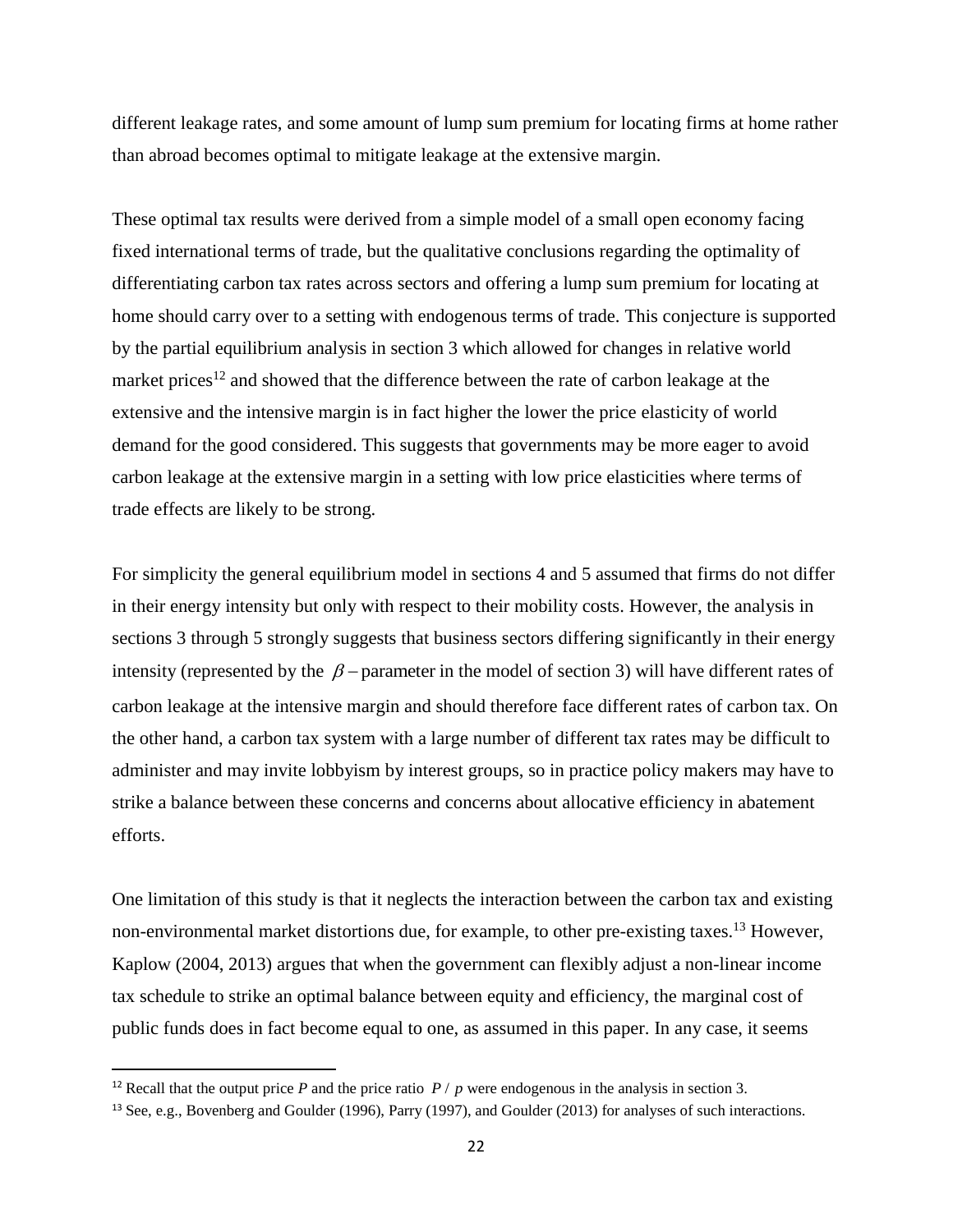likely that the mechanisms highlighted by the present analysis will remain important for optimal carbon tax design in a more realistic model of the economy that allows for other market distortions.

# **APPENDIX A PARTIAL EQUILIBRIUM ANALYSIS OF CARBON LEAKAGE**

This appendix documents the results reported in equations (14) through (17) in section 3. We start by inserting the solutions for the output levels *x* and *x*\* stated in (9) and (10) and the demand function (11) into the condition (12) for market equilibrium when the domestic firm does not relocate. Using the definition of the ad valorem carbon tax rate  $t = \tau_b / p$ , this operation yields the following condition implicitly determining the equilibrium output price:

$$
A^{\frac{1}{1-\beta}}\left(\frac{\beta P}{p}\right)^{\frac{\beta}{1-\beta}}\left[\left(\frac{1}{1+t}\right)^{\frac{\beta}{1-\beta}}+n\right]=aP^{-\varepsilon}.
$$
\n(A.1)

Solving (A.1) for *P* yields the

ving (A.1) for *P* yields the  
Equilibrium price without relocation: 
$$
P = \left\{ \frac{A}{a} \left( \frac{\beta A}{p} \right)^{\frac{\beta}{1-\beta}} \left[ \left( \frac{1}{1+t} \right)^{\frac{\beta}{1-\beta}} + n \right] \right\}^{-\left(\frac{1-\beta}{\varepsilon(1-\beta)+\beta}\right)}.
$$
 (A.2)

According to (9), the emissions from a firm producing at home can be written as follows, using the definition of the ad valorem carbon tax rate:

the ad valorem carbon tax rate:  
Emissions from domestic location: 
$$
e = \left(\frac{\beta AP}{p(1+t)}\right)^{\frac{1}{1-\beta}}
$$
. (A.3)

Substituting (A.3) in (A.2) and rearranging, we obtain (14). The global emissions when the domestically-owned firm stays at home are

Global emissions without relocation: 
$$
E^s = e + ne^*
$$
, (A4)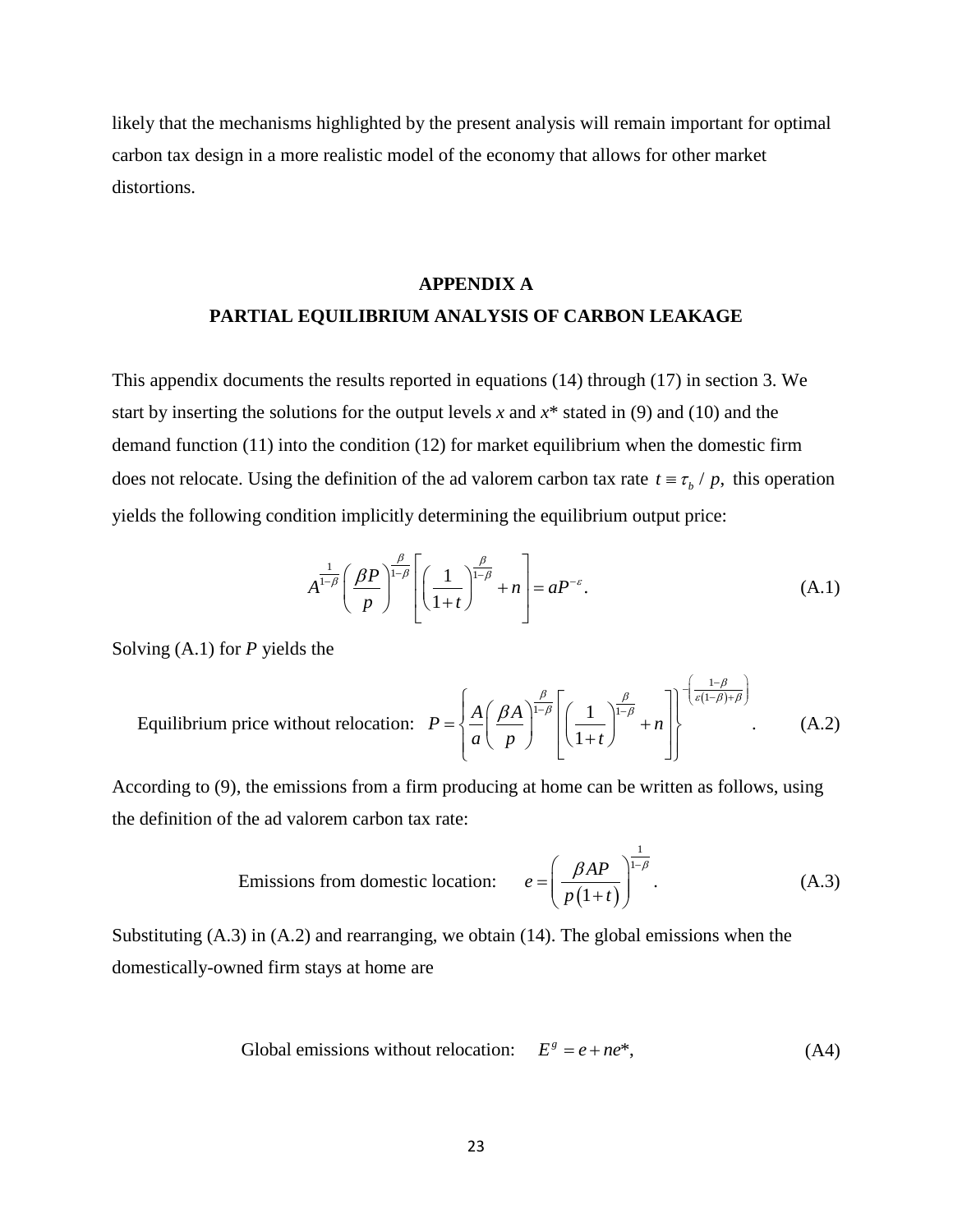where *e* is given by (14), and  $e^*$  is given by the first equation in (10). Inserting those relationships in (A.4) and collecting terms, one ends up with (15).

Consider now the case where the domestic firm relocates to a foreign country to avoid the domestic carbon tax. The output of the domestically owned and all foreign firms is now given by the second equation in (10). Substituting this equation along with the demand function (11) into the market equilibrium condition (13), we get

$$
(1+n) A^{\frac{1}{1-\beta}} \left(\frac{\beta P}{p}\right)^{\frac{\beta}{1-\beta}} = a P^{-\varepsilon}, \tag{A.5}
$$

which may be solved for *P* to give the

By the solved for *P* to give the Equilibrium price with relocation:

\n
$$
P = \left\{ \frac{A}{a} \left( \frac{\beta A}{p} \right)^{\frac{\beta}{1-\beta}} \left( 1+n \right) \right\}^{-\left( \frac{1-\beta}{\varepsilon(1-\beta)+\beta} \right)}.
$$
\n(A.6)

When (A.6) is inserted in the first equation in (10), we obtain (16), and when (16) is inserted in the equation

Total emissions with relocation: 
$$
E^s = (1+n)e^*
$$
, (A.7)

we get (17).

#### **APPENDIX B**

## **DERIVING THE OPTIMAL CARBON TAX SCHEME**

Using (30) through (32), we get the following Lagrangian for the optimal tax problem stated at the end of section 4,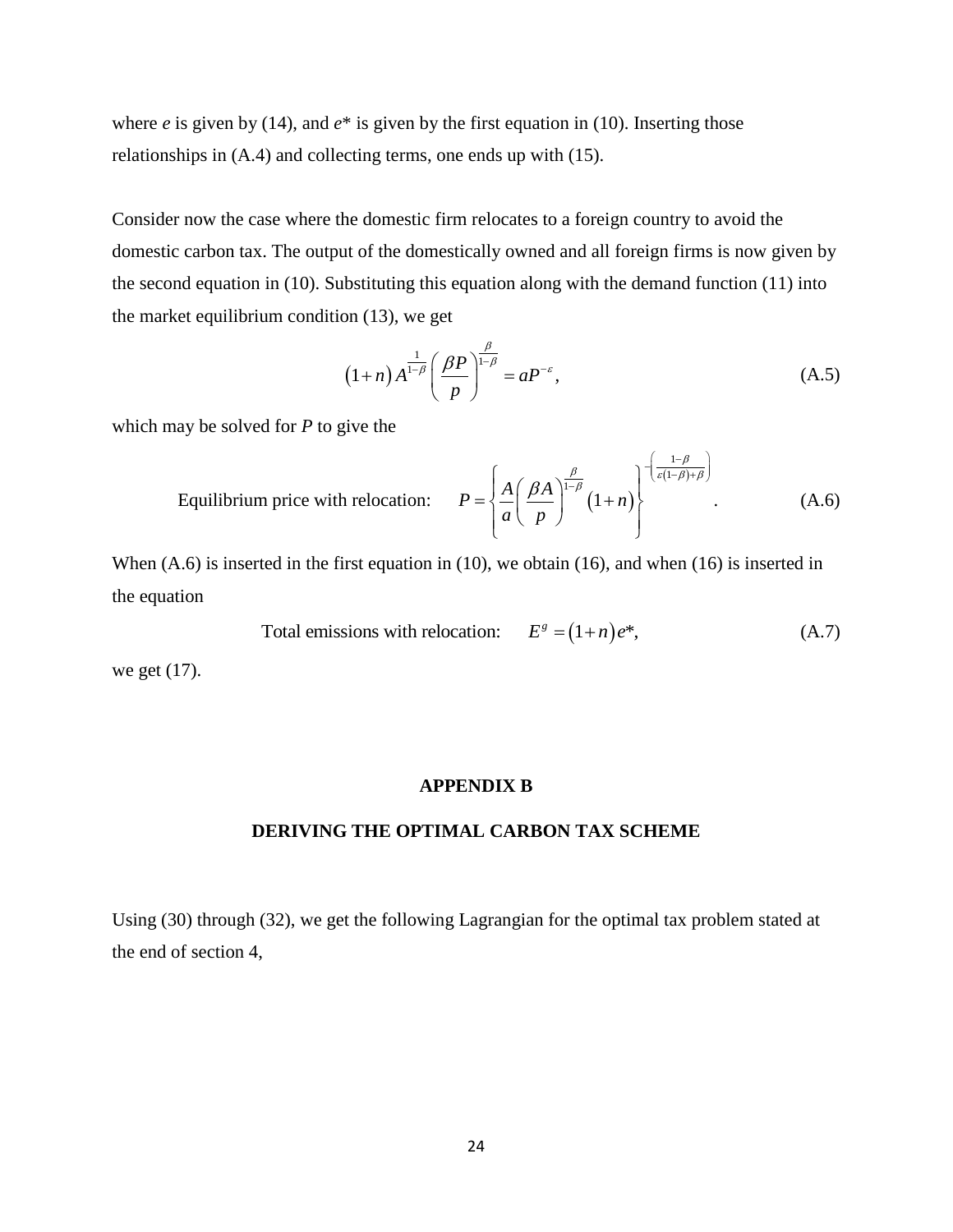$$
L = V(p + \tau_h, \Pi(\tau_b, T_b) + T_h) - \eta [1 - s(\tau_b, T_b)]e(p) - \alpha \rho_b s(\tau_b, T_b)[e(p) - e(p + \tau_b)]
$$
  
\n
$$
-\alpha \rho_h [E(p, \pi(p)) - E(p + \tau_h, \Pi(\tau_b, T_b) + T_h)]
$$
  
\n
$$
+ \mu \{\tau_b s(\tau_b, T_b)e(p + \tau_b) + \tau_h E(p + \tau_h, \Pi(\tau_b, T_b) + T_h) - s(\tau_b, T_b)T_b - T_h\}
$$
  
\n
$$
+ \omega \{\overline{E} - s(\tau_b, T_b)e(p + \tau_b) - E(p + \tau_h, \Pi(\tau_b, T_b) + T_h)\},
$$

where the shadow price  $\mu$  associated with the government budget constraint indicates the marginal cost of public funds, and the shadow price  $\omega$  associated with the climate policy constraint indicates the marginal social cost of domestic emissions, with both shadow prices measured in utility terms. From this Lagrangian and the properties of the profit function and the indirect utility function stated in (25) and (29), respectively, we obtain the following first-order conditions for the optimal choice of policy instruments, where we use the simplifying notation  $P_h \equiv p + \tau_h$  and  $P_b \equiv p + \tau_b$ :

$$
\frac{\partial L}{\partial T_h} = 0 \implies \n\lambda + \mu \left( \tau_h \frac{\partial E}{\partial Y} - 1 \right) - \left( \omega - \alpha \rho_h \right) \frac{\partial E}{\partial Y} = 0,
$$
\n(B.1)

$$
\partial L / \partial \tau_h = 0 \implies
$$
  

$$
-\lambda E + \mu \left( E + \tau_h \frac{\partial E}{\partial P_h} \right) - \left( \omega - \alpha \rho_h \right) \frac{\partial E}{\partial P_h} = 0,
$$
 (B.2)

$$
\partial L / \partial T_b = 0 \implies
$$
  
\n
$$
\lambda s + \mu \left( \tau_b e \frac{\partial s}{\partial T_b} + \tau_h s \frac{\partial E}{\partial Y} - s - T_b \frac{\partial s}{\partial T_b} \right) - \omega \left( e \frac{\partial s}{\partial T_b} + s \frac{\partial E}{\partial Y} \right)
$$
  
\n
$$
+ \eta e(p) \frac{\partial s}{\partial T_b} - \alpha \rho_b \left[ e(p) - e(p + \tau_b) \right] \frac{\partial s}{\partial T_b} + \alpha \rho_h s \frac{\partial E}{\partial Y} = 0,
$$
\n(B.3)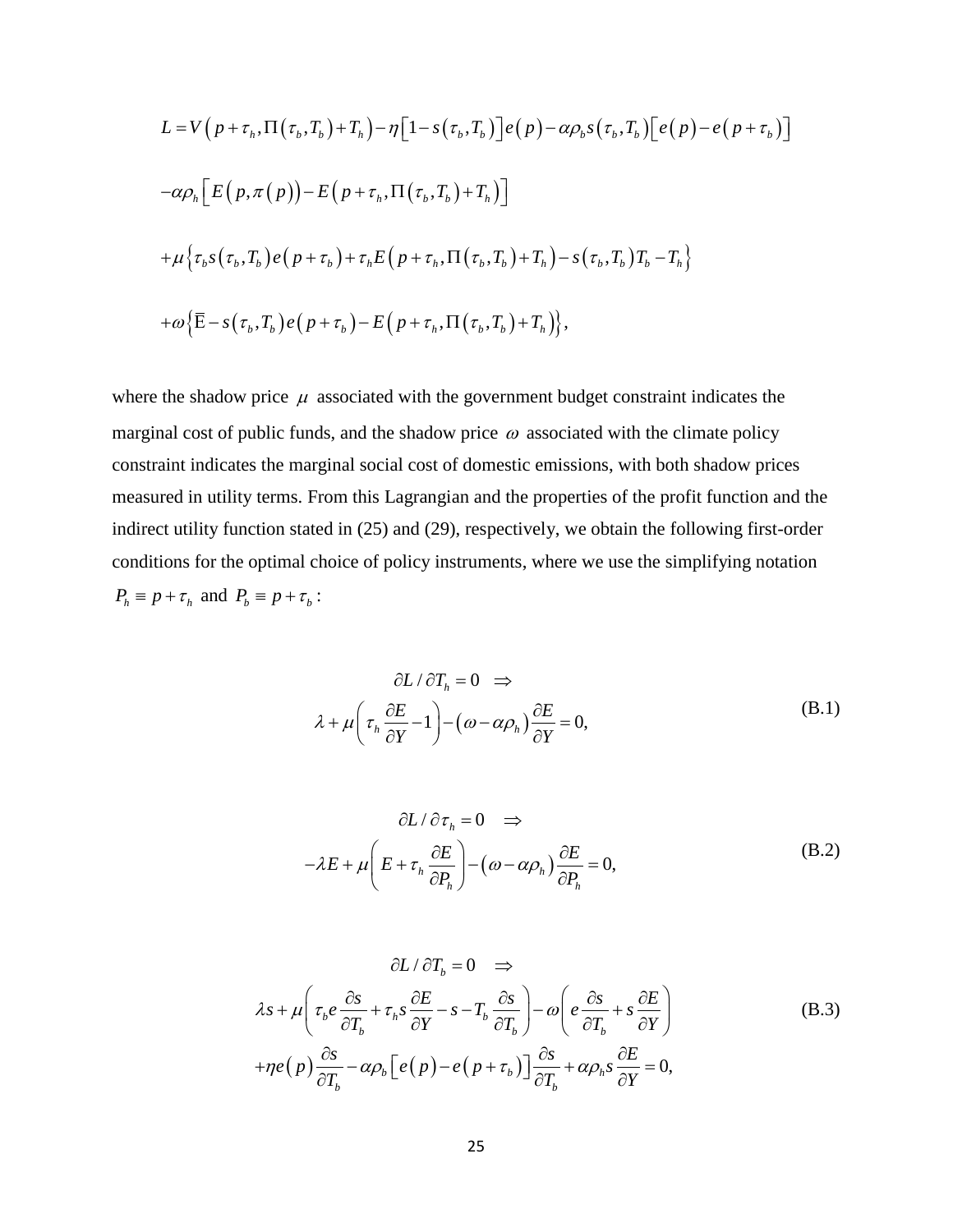$$
\partial L / \partial \tau_b = 0 \implies
$$
  

$$
-\lambda s e + \mu \left( s e + \tau_b e \frac{\partial s}{\partial \tau_b} + \tau_b s \frac{\partial e}{\partial P_b} - \tau_b s e \frac{\partial E}{\partial Y} - T_b \frac{\partial s}{\partial \tau_b} \right) - \omega \left( e \frac{\partial s}{\partial \tau_b} + s \frac{\partial e}{\partial P_b} - s e \frac{\partial E}{\partial Y} \right)
$$
(B.4)  

$$
+ \eta e(p) \frac{\partial s}{\partial \tau_b} - \alpha \rho_b \left[ e(p) - e(p + \tau_b) \right] \frac{\partial s}{\partial \tau_b} + \alpha \rho_b s \frac{\partial e}{\partial P_b} - \alpha \rho_b s e \frac{\partial E}{\partial Y} = 0.
$$

Since the government can use the lump sum household transfer  $T_h$  to balance its budget, the marginal cost of public funds ( $\mu$ ) is equal to the private marginal utility of income ( $\lambda$ ).<sup>14</sup> Inserting  $\mu = \lambda$ , (B.1) and (B.2) both simplify to

$$
\tau_h = \frac{\omega - \alpha \rho_h}{\lambda}.
$$
 (B.5)

Solving (B.5) for  $\omega$  and inserting the resulting expression along with  $\mu = \lambda$  into (B.3) and

(B.4), these first-order conditions both down to  
\n
$$
T_b = \left[\tau_b - \tau_h + \frac{\alpha}{\lambda}(\rho_b - \rho_h)\right]e + \left(\frac{\eta}{\lambda} - \frac{\alpha}{\lambda}\rho_b\right)e(p),
$$
\n(B.6)  
\n
$$
T_b \frac{\partial s}{\partial t} = \left[\tau_b - \tau_h + \frac{\alpha}{\lambda}(\rho_b - \rho_h)\right]\left[e\frac{\partial s}{\partial t} + s\frac{\partial e}{\partial t}\right] + \left(\frac{\eta}{\lambda} - \frac{\alpha}{\lambda}\rho_b\right)e(p)\frac{\partial s}{\partial t}.
$$
 (B.7)

$$
T_b = \left[\tau_b - \tau_h + \frac{\alpha}{\lambda}(\rho_b - \rho_h)\right]e + \left(\frac{\eta}{\lambda} - \frac{\alpha}{\lambda}\rho_b\right)e(p),
$$
(B.6)  

$$
T_b \frac{\partial s}{\partial \tau_b} = \left[\tau_b - \tau_h + \frac{\alpha}{\lambda}(\rho_b - \rho_h)\right]\left(e\frac{\partial s}{\partial \tau_b} + s\frac{\partial e}{\partial P_b}\right) + \left(\frac{\eta}{\lambda} - \frac{\alpha}{\lambda}\rho_b\right)e(p)\frac{\partial s}{\partial \tau_b}.
$$
(B.7)

Multiplying by  $\partial s / \partial \tau_b$  on both sides of (B.6) and subtracting the resulting expression from (B.7), we find that

$$
\tau_b - \tau_h = \frac{\alpha}{\lambda} (\rho_h - \rho_b), \tag{B.8}
$$

which may be inserted in (B.6) to give

 $\overline{\phantom{a}}$ 

$$
T_b = \left(\frac{\eta}{\lambda} - \frac{\alpha}{\lambda} \rho_b\right) e(p).
$$
 (B.9)

Finally, we may insert (B.5) in (B.8) to obtain

$$
\tau_b = \frac{\omega - \alpha \rho_b}{\lambda}.
$$
\n(B.10)

<sup>&</sup>lt;sup>14</sup> This result becomes immediately clear if one uses the government budget constraint (31) to eliminate  $T<sub>h</sub>$  from the Lagrangian in which case  $\mu$  drops out and the first-order conditions become identical to (B.5) through (B.7).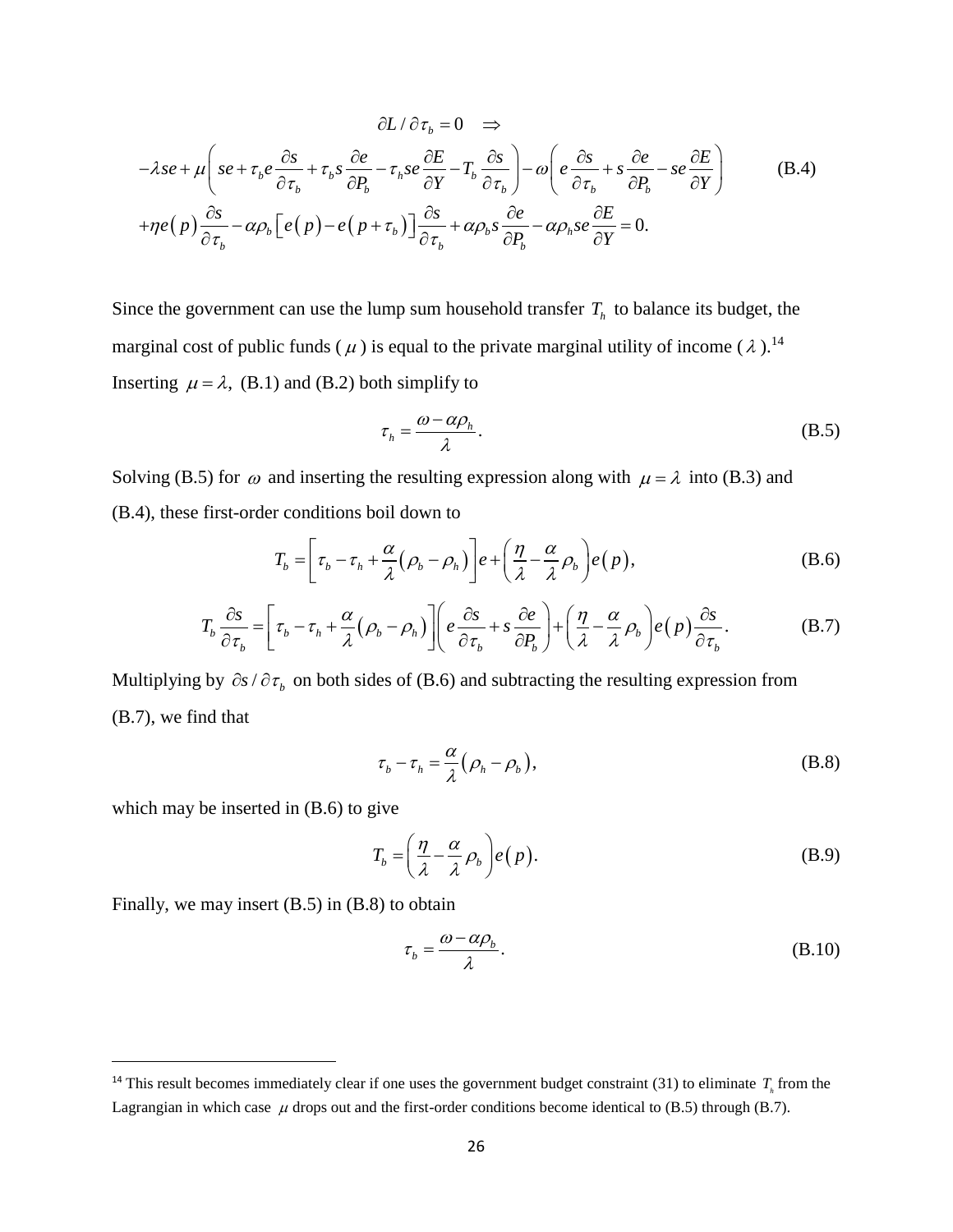Given the definitions of  $SCC^d$ ,  $SCC^f$  and  $SCC^f$  stated in (36), we see that (B.5) is identical to (33), (B.9) is the same as (35), and (B.10) is identical to (34).

#### **APPENDIX C**

# **ACCOUNTING FOR CARBON LEAKAGE VIA CHANGES IN NET EXPORTS OF FINAL GOODS**

The analysis above focuses on the carbon leakage that occurs as the domestic carbon tax reduces the use of fossil fuel in the domestic economy. However, in general equilibrium the carbon tax will also affect foreign emissions by changing the net exports of final goods from the domestic economy. Specifically, the carbon tax scheme reduces the import of fossil fuel and increases profit income from abroad by inducing some domestically owned firms to relocate to foreign countries. To maintain current account balance, the domestic net export of final goods must therefore go down, but since the world demand for these goods is unchanged (given the fixed world market price), the lower domestic supply must be offset by a corresponding increase in foreign supply which requires an increase in foreign fossil fuel use as foreign firms increase their production. For example, if the production function takes the form  $f(e) = Ae^{\beta}$ , if the price of the final traded good is 1, and the relative price of fossil fuel is *p*, and if the burning of one unit of fossil fuel emits one unit of  $CO<sub>2</sub>$ , it is easy to show that when competitive firms maximize their profit, the emission per unit of final goods produced abroad will be

$$
\rho_c \equiv \frac{e}{f} = \frac{\beta}{p}.
$$
\n(C.1)

This appendix shows how carbon leakage via the net export channel may be integrated in our analysis of optimal carbon taxation. Adding the household budget constraint (27) and the government budget constraint (31), using (24) and the definition of profits  $\pi = f(e) - (p + \tau_b)e$ , and collecting terms, we obtain the economy's aggregate resource constraint which requires the country's current account to balance: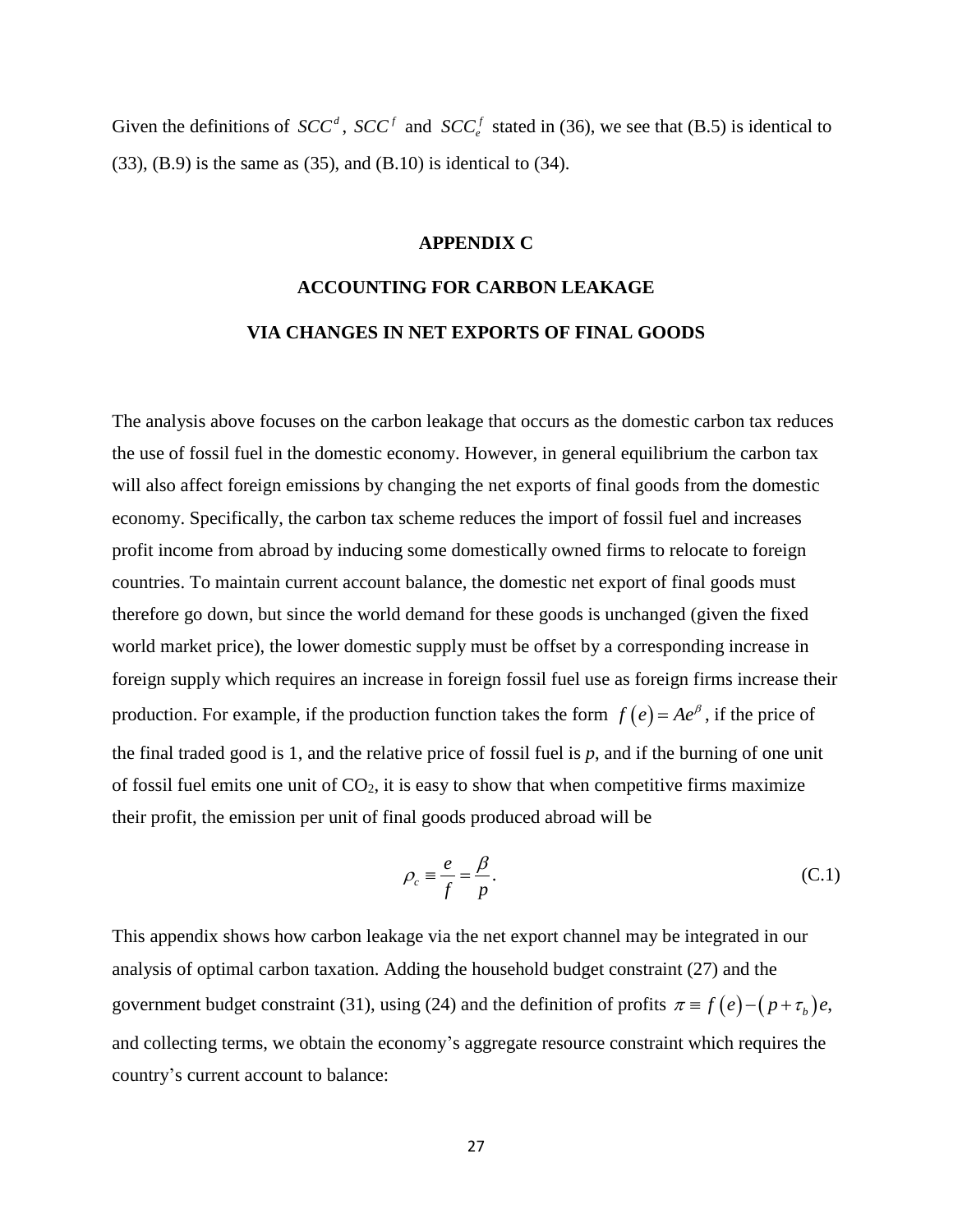

From (21), (22), (23) and the definitions of the mobility cost function  $c(\tau_b, T_b)$  and the profit

function 
$$
y^f(\tau_b, T_b)
$$
, one can show that  
\n
$$
\frac{\partial y^f}{\partial \tau_b} = -\pi^f \frac{\partial s}{\partial \tau_b}, \qquad \frac{\partial y^f}{\partial T_b} = -\pi^f \frac{\partial s}{\partial T_b}, \qquad \pi^f \equiv \pi(p) - c(\tau_b, T_b),
$$
\n(C.3)

where  $\pi^f$  is the net profit accruing to the "marginal" firm that decides to relocate to a foreign country in response to the domestic carbon tax scheme. Before the introduction of the carbon tax scheme there were no domestically-owned firms operating abroad, so the net export of final goods from the domestic economy were

$$
NX_0 \equiv f(e(p)) - C_0 = e(p) + E(p, \pi(p)).
$$
 (C.4)

According to (C.1), (C.2), and (C.4) we can now write the carbon leakage  $L_c$  generated by the carbon tax scheme via the change in net exports as

It is the change in net exports as  
\n
$$
L_c = \rho_c \left\{ N X_0 + \overline{y}^f \left( \tau_b, T_b \right) - p \left[ s \left( \tau_b, T_b \right) e \left( p + \tau_b \right) + E \left( p + \tau_h, \Pi \left( \tau_b, T_b \right) + T_h \right) \right] \right\}.
$$
\n(C.5)

For simplicity, assume that all forms of carbon leakage are considered to be equally harmful, and let  $\alpha$  denote the social unit welfare cost of leakage, measured in utility terms. The social welfare function (32) then modifies to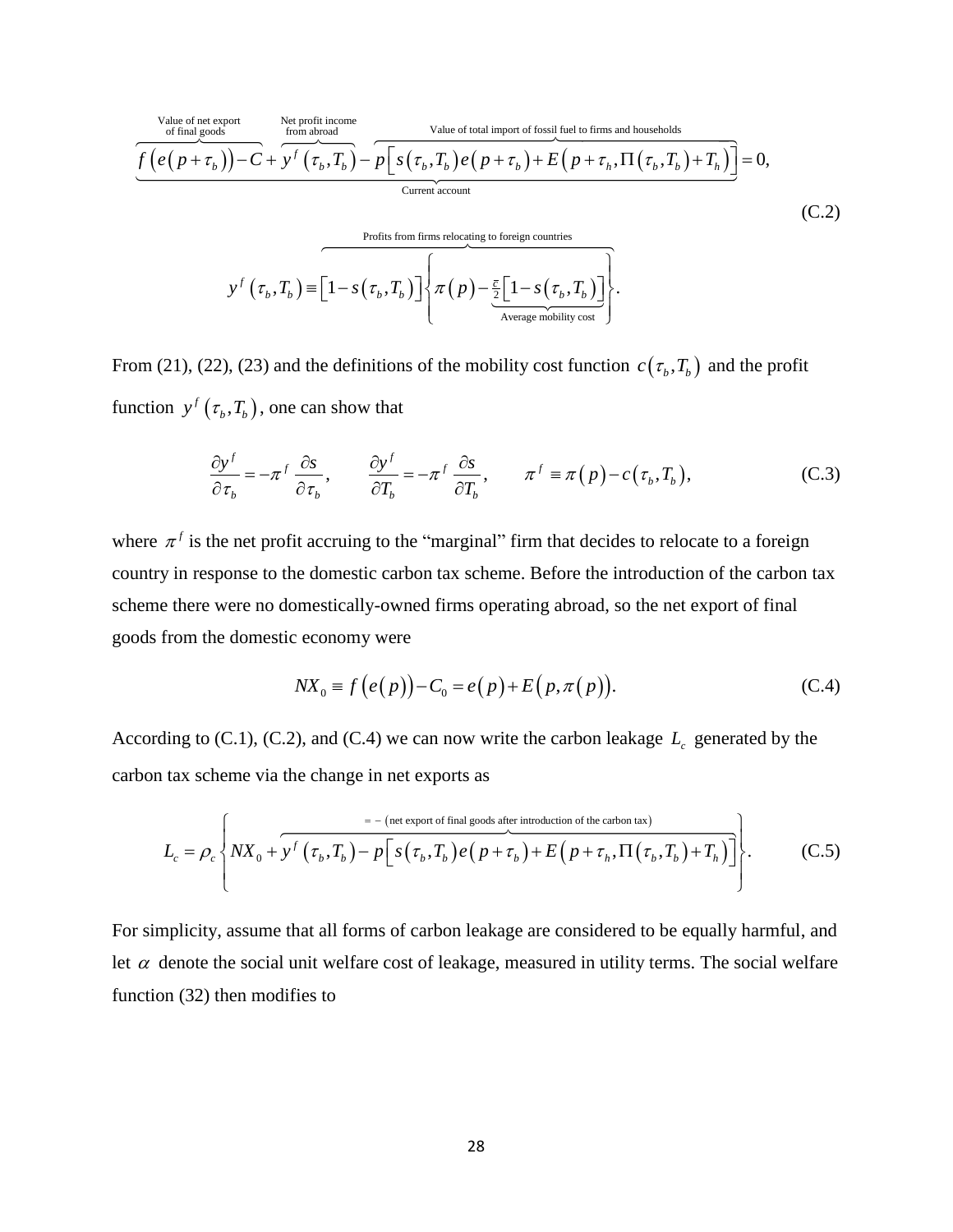Non-environmental welfare of representative household  
\nof representative household  
\nSW = 
$$
\overline{V(p+\tau_h, \Pi(\tau_b, T_b) + T_h)} - \alpha \overline{[1-s(\tau_b, T_b)]}e(p) - \alpha \rho_b s(\tau_b, T_b) \overline{[e(p) - e(p+\tau_b)]}
$$
  
\nLeakage from reduced fossil fuel consumption in households  
\n $-\alpha \rho_h \overline{E(p, \pi(p)) - E(p+\tau_h, \Pi(\tau_b, T_b) + T_h)}$  (C.6)  
\nLeakage from fall in net export of final goods  
\n $-\alpha \rho_c \{NX_0 + y^f(\tau_b, T_b) - p \overline{[s(\tau_b, T_b)e(p+\tau_b) + E(p+\tau_h, \Pi(\tau_b, T_b) + T_h)]}\}$ .

$$
\propto \rho_h \left[ \frac{1}{2} \left( P_{\lambda} \left( P_{\lambda} \right) - 2 \left( P_{\lambda} \left( P_{\lambda} \right) - P_{h} \right) \right] \right]
$$
\n
$$
\text{Leakage from fall in net export of final goods}
$$
\n
$$
- \alpha \rho_c \left\{ N X_0 + y^f \left( \tau_b, T_b \right) - p \left[ s \left( \tau_b, T_b \right) e \left( p + \tau_b \right) + E \left( p + \tau_h, \Pi \left( \tau_b, T_b \right) + T_h \right) \right] \right\}.
$$

 $[p+i_n, \Pi(\tau_n, T_n) + T_n] - \alpha [1 - s(\tau_n, T_n)] e(p) - \alpha \rho_s s(\tau_n, T_n) [e(p) - e(p + \tau_n)]$ <br>
caluar from otheration that be consensus in hourabodidations<br>  $\mathbb{E}[(p, \pi(p)) - E(p + \tau_n, \Pi(\tau_n, T_n) + T_n)]$ <br>
caluar firm into the consensus of the consense of the sec Applying the Lagrangian technique described in Appendix B, we can derive the optimal carbon tax scheme by maximizing the social welfare function (C.6) with respect to the policy instruments  $\tau_b$ ,  $\tau_h$ ,  $T_b$ , and  $T_h$ , subject to the climate policy constraint (30) and the government budget constraint (31), using our results regarding the derivatives of the functions  $s(\tau_b, T_b)$ ,  $\Pi(\tau_b, T_b)$ , and  $y^f(\tau_b, T_b)$ . This exercise yields the following expressions for the optimal values of the tax instruments:

$$
\tau_h = SCC^d - (\rho_h + \rho_c)SCC^f,
$$
\n(C.7)

$$
\tau_b = SCC^d - (\rho_b + \rho_c) SCC^f, \qquad (C.8)
$$

$$
T_b = \left[ \left( 1 - \rho_b \right) e \left( p \right) + \rho_c \pi^f \right] S C C^f, \tag{C.9}
$$

$$
SCC^d \equiv \frac{\omega}{\lambda}, \qquad SCC^f \equiv \frac{\alpha}{\lambda}.
$$
 (C.10)

The variables  $SCC<sup>d</sup>$  and  $SCC<sup>f</sup>$  are the marginal social costs of emissions from domestic and foreign territory, respectively, measured in units of the final consumption good. The interpretation of the optimal tax formulas (C.7) through (C.9) is analogous to the interpretation of the corresponding formulas presented in section 5, but now the optimal policy also allows for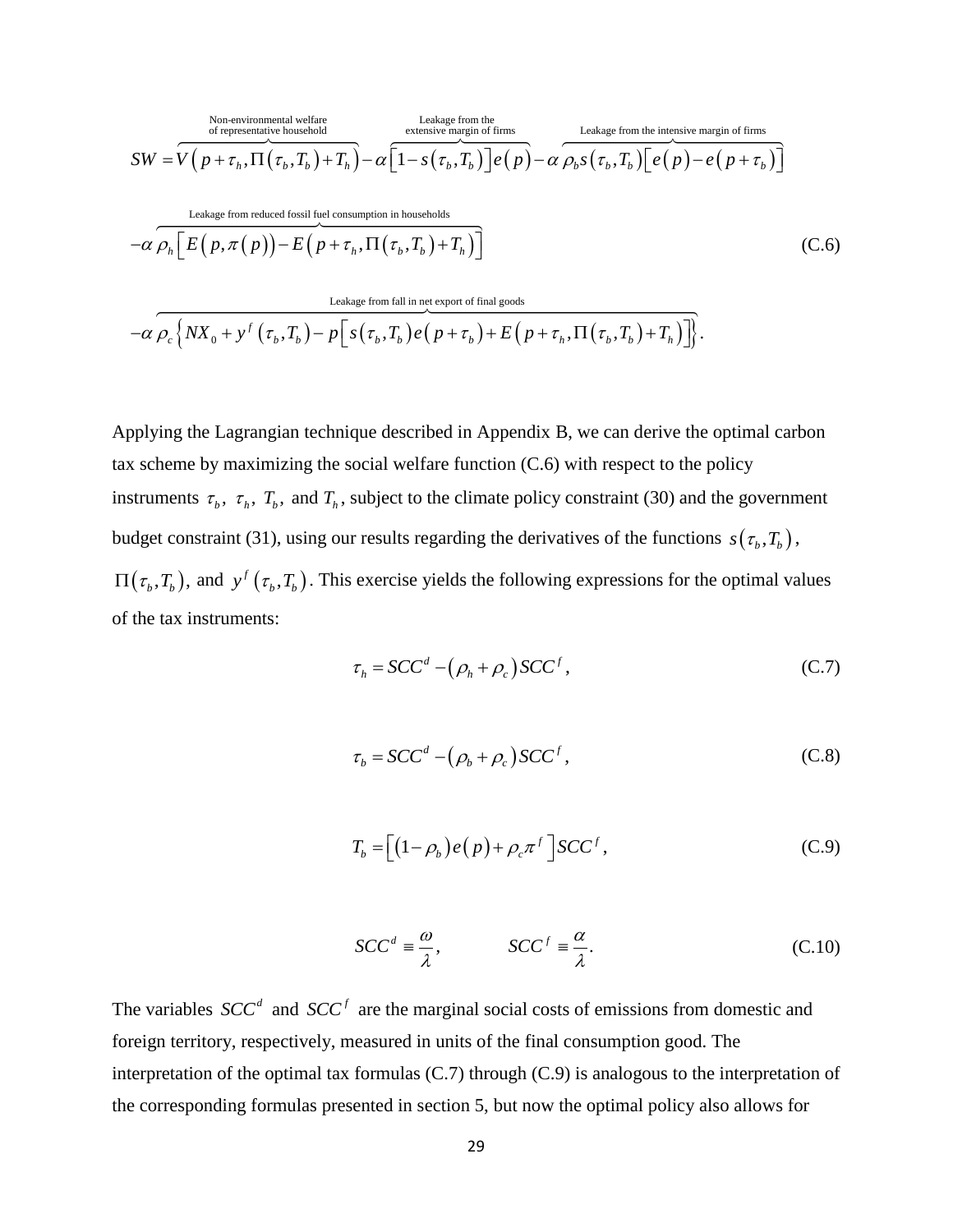carbon leakage via changes in the net export of the final good. Formula (C.9) is highly intuitive, since the term  $[(1-\rho_b)e(p)+\rho_c\pi^f]$  is the additional leakage occurring when a firm relocates from the domestic to the foreign economy: the term  $(1 - \rho_b)e(p)$  is the difference between leakage at the extensive and the intensive margin (starting from an equilibrium without tax), and the term  $\rho_c \pi^f$  is the leakage occurring as the additional net profit income from abroad allows a fall in net exports of the final good, given that the current account must remain in balance.

In summary, allowing for carbon leakage via the net export channel tends to reduce the optimal carbon tax rates on households and firms and to increase the lump sum subsidy for locating a firm at home rather than abroad.

#### **References**

Beck, U., P.K. Kruse-Andersen, and L. Stewart (2019): Dokumentationsnotat CO2e-lækage og dansk klimapolitik. Background document, Economy and the Environment 2019, Danish Economic Councils.

Böhringer, C., E.Balistreri, and T.F. Rutherford (2012). The role of border carbon adjustment in unilateral climate policy: overview of an energy modelling forum study (EMF29). Energy Economics 34 (Supplement 2), 97-110.

Böhringer, C., K.E. Rosendahl, and H.B. Storrøsten (2017). Robust policies to mitigate carbon leakage. Journal of Public Economics 149, 35-46.

Bovenberg, A. L. and L.H. Goulder (1996). Optimal environmental taxation in the presence of other taxes: general equilibrium analyses. American Economic Review 86, 985-1000.

Carbone, J.C. and N. Rivers (2017). The impacts of unilateral climate policy on competitiveness: Evidence from computable general equilibrium models. Review of Environmental Economics and Policy 11, 24-42.

European Commission (2019). The European Green Deal. COM(2019) 640 final, Brussels, 11.12.2019.

Fischer, C. and A.K. Fox (2012). Comparing policies to combat emission leakage: border carbon adjustments versus rebates. Journal of Environmental Economics and Management 64, 199-216.

Goulder, L.H. (2013). Climate change policy's interactions with the tax system. Energy Economics 40, S3-S11.

Greaker, M., R. Golombek, and M. Hoel (2019). Global impact of climate policy in the Nordic countries. *Nordic Economic Policy Review 2019*, 157-202.

Hoel, M. (2012). *Klimatpolitik och ledarskap – vilken roll kan ett litet land spela?* Rapport till Expertgruppen för miljöstudier 2012:3, Regeringskansliet, Finansdepartementet, Stockholm.

Hoel, M. (1996). Should a carbon tax be differentiated across sectors? Journal of Public Economics 59, 17-32.

Kaplow, L. (2004). On the (ir)relevance of distribution and labor supply distortion to government policy. Journal of Economic Perspectives 18, 159-175.